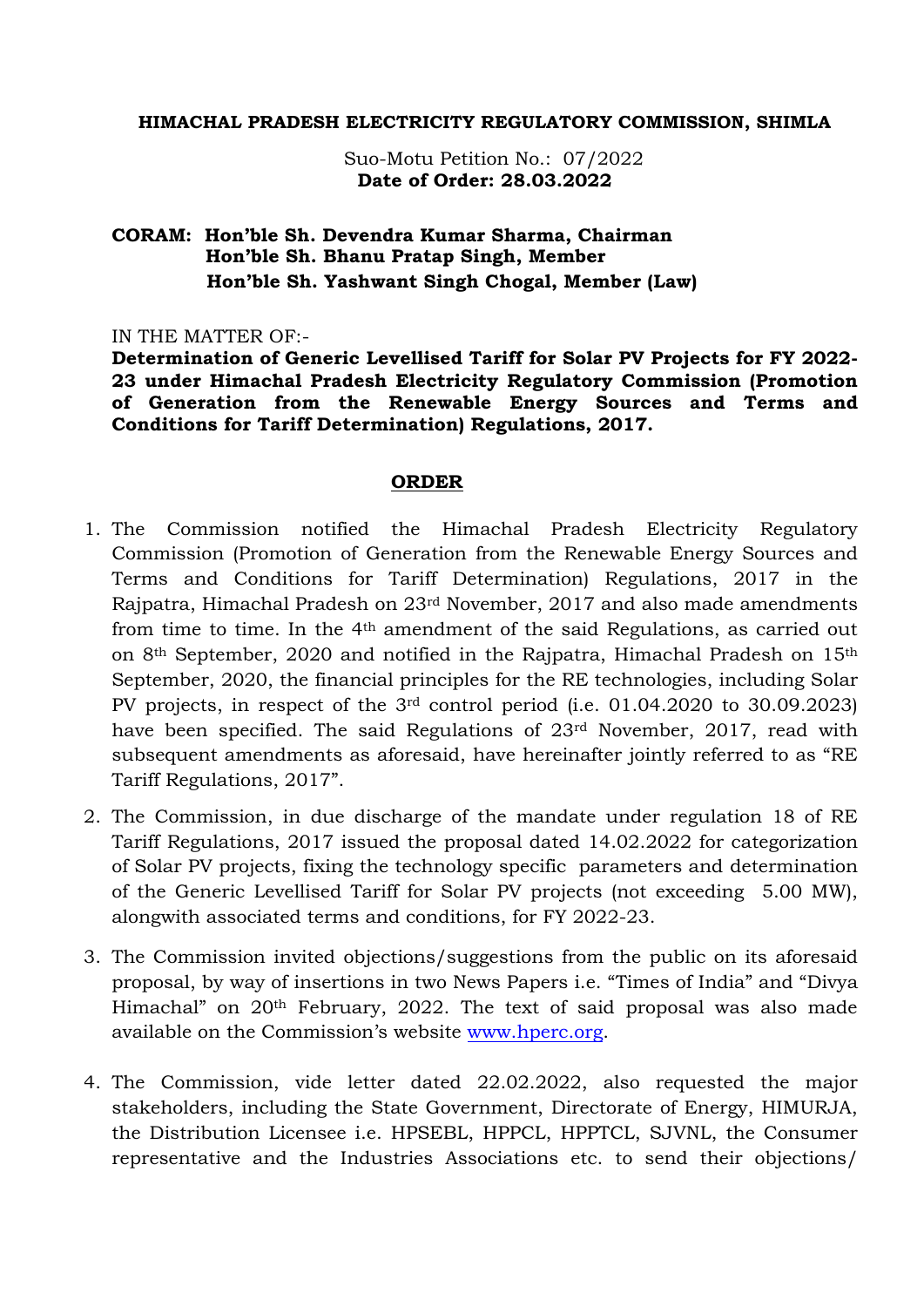suggestions as per the aforesaid public notice on or before 15th March, 2022. The public hearing in the matter was scheduled for 17th March, 2022.

- 5. Subsequently the public hearing was postponed to 22nd March, 2022. A public notice in this regard was published in the News Papers i.e. "The Tribune" and "Himachal Dastak" on 16th March, 2022. The same was also conveyed to the major stakeholders vide e-mail dated 15.03.2022.
- 6. In response, the written comments/suggestions were received from the following stakeholders:-
	- (i) Sh. Roop Lal Sankhyan, VPO Dhar Tatoh, Tehsil Sadar, Distt. Bilaspur, HP.
	- (ii) Sh. Abhishek Sankhyan,VPO Dhar Tatoh, Tehsil Sadar, Distt. Bilaspur, HP.
	- (iii) Sh. Tilak Raj Sharma, Shop No. 1, Opposite SBI Bank, Damtal, VPO Indora, Distt Kangra, HP.
	- (iv) Smt. Neelam Sharma, Shop No.-2, Opposite KCC Bank, Damtal, VPO Indora, Kangra, HP.
	- (v) Sh Kartik Upadhyay (Hydro Consultants), VPO & Tehsil-Shahpur, District Kangra, HP-176206.
	- (vi) Shri. Inderdeep Singh Khurana, (M/s Sunomatic Power Pvt. Ltd.), Village Sihan, PO-Gagal, Teh.-Bal, Distt.- Mandi, HP-175006.
- 7. The public hearing was held on 22nd March, 2022 in the premises of HPERC at Shimla. The list of stakeholders who participated in the hearing is annexed at **Annexure-"A".** During the course of public hearing, the following views were expressed:-
	- (a) The representative of M/s Sunomatic Power Pvt. Ltd. stated that by averaging the normative cost of Poly-Solar and Mono PERC Modules, the adoption of Mono PERC technology having higher cost compared to Poly-Solar modules is not beneficial to the Solar PV developer. The tariff for both the technologies may be determined separately. He further requested for providing the breakup of the impact of GST, Basic Customs Duty (BCD) etc. considered in arriving at the normative panel cost. He also suggested that Commission may consider providing an incentive on achievement of higher CUF compared to the benchmarked normative CUF.
	- (b) Sh. Kamlesh Saklani, representative of HPSEBL stated that they have no objection on the proposal and the Commission may finalise the same.
- 8. We now proceed further to consider the suggestions made by the stakeholders in their written submissions as well as in the oral submissions made during the public hearing.-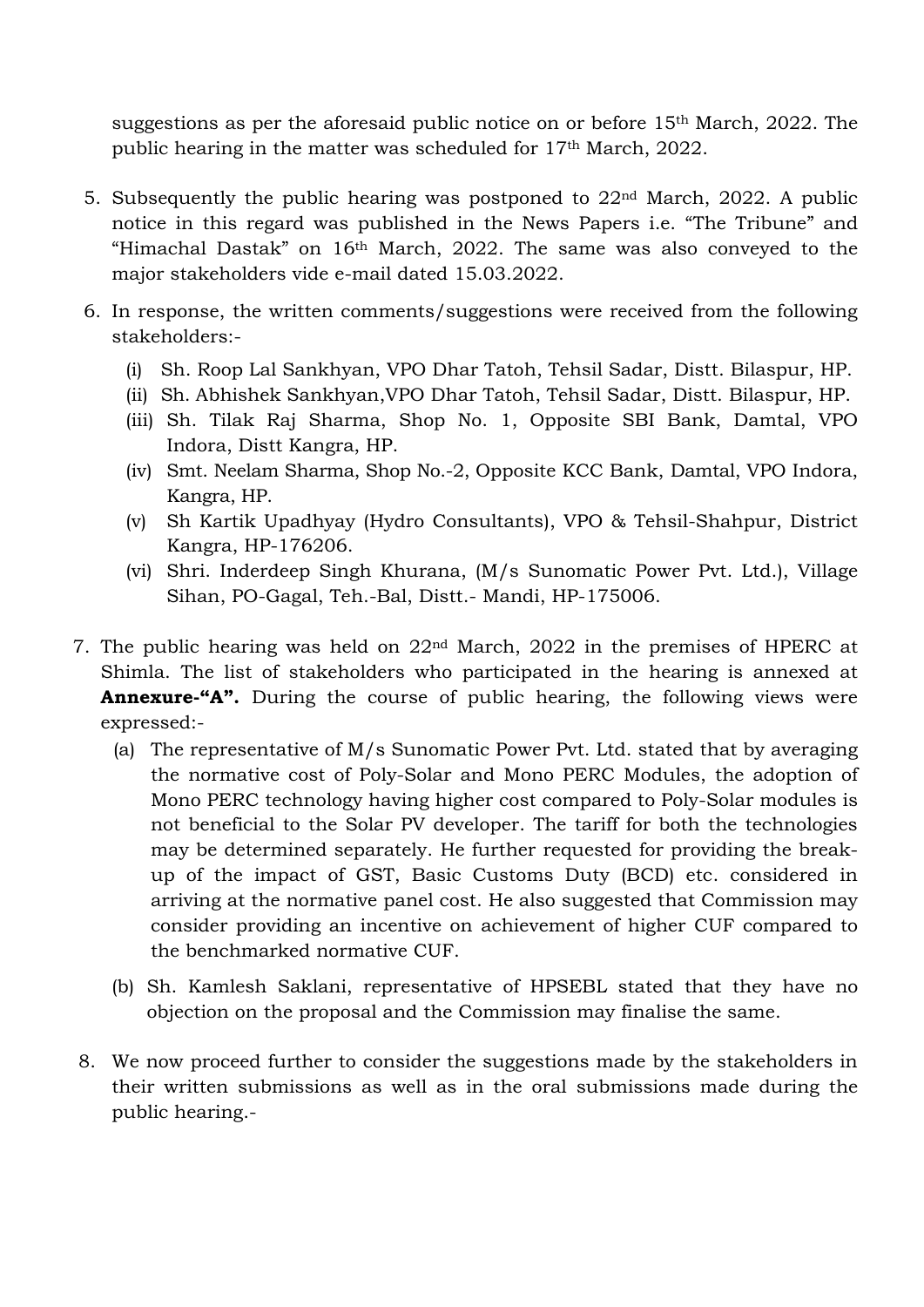### (A) **CAPITAL COST.-**

- (i) Sh. Roop Lal Sankhyan, Sh. Abhishek Sankhyan, Sh. Tilak Raj Sharma, Smt. Neelam Sharma and Sh. Kartik Upadhyay have submitted that the normative capital cost proposed in the current proposal is on the lower side. They have stated that even polycrystal modules will not be available at the proposed cost. They have pointed out that since the normative module cost has been taken on average basis, the generation should also be on average basis. It is further added that for a small capacity of 500kW or 1000kW, no international player will supply the modules on such price and as it is conventionally done, the project is installed through an EPC contractor who will charge for transportation, taxes and his profit, which gets reflected on the final cost of Modules. They have suggested that to arrive at normative capital cost, budgetary prices should be ascertained from premier players (EPC) in solar project installation like Adani, Waree, APS, Axitec etc. Thereafter adding the cost of Pre-operative expenses and Land Cost, the normative capital cost should be decided.
- (ii) Sh. Kartik Upadhyay has submitted that the proposed 9% cost for misc. expenses is insufficient and that the prices of module arrived at by including taxes, transportation, insurance and contractor profit will be higher than the proposed cost.
- (iii) Sh. Roop Lal Sankhyan and Sh. Tilak Raj have suggested that the cost of panels should be taken as Rs 268.80 lakh per MW. Sh. Roop Lal Sankhyan has quoted the cost of a project of 500kWp capacity to support his suggestion.
- (iv)Sh. Roop Lal Sankhyan, Sh. Abhishek Sankhyan, Sh. Tilak Raj Sharma, Smt. Neelam Sharma and Sh. Kartik Upadhyay have submitted that the approximate power degradation of solar panels is 2.5% during 1st year and thereafter 0.68% every year up to 25 years and suggested that the same may be considered separately in the tariff calculations.
- (v) Sh. Inderdeep Singh Khurana (M/s Sunomatic Power Pvt. Ltd) has submitted that the average price considered gives undue advantage to poly crystalline technology and is penalising mono-crystalline technology which is latest and more efficient. He has added that the CUF of various projects in Himachal Pradesh is coming out to be around 16% due to usage of old polycrystalline technology which can be improved by using mono crystalline technology. For this, he has requested to consider 0.234 USD/Watt as cost of panels instead of 0.215 USD/Watt or to have two separate rates based on these technologies so that proper adoption can happen.

He has requested for providing the break-up of the normative cost with regard to the impact of GST, Basic Customs Duty (BCD) etc on the same. He has further requested to consider the impact of increase in GST from 5% to 12%,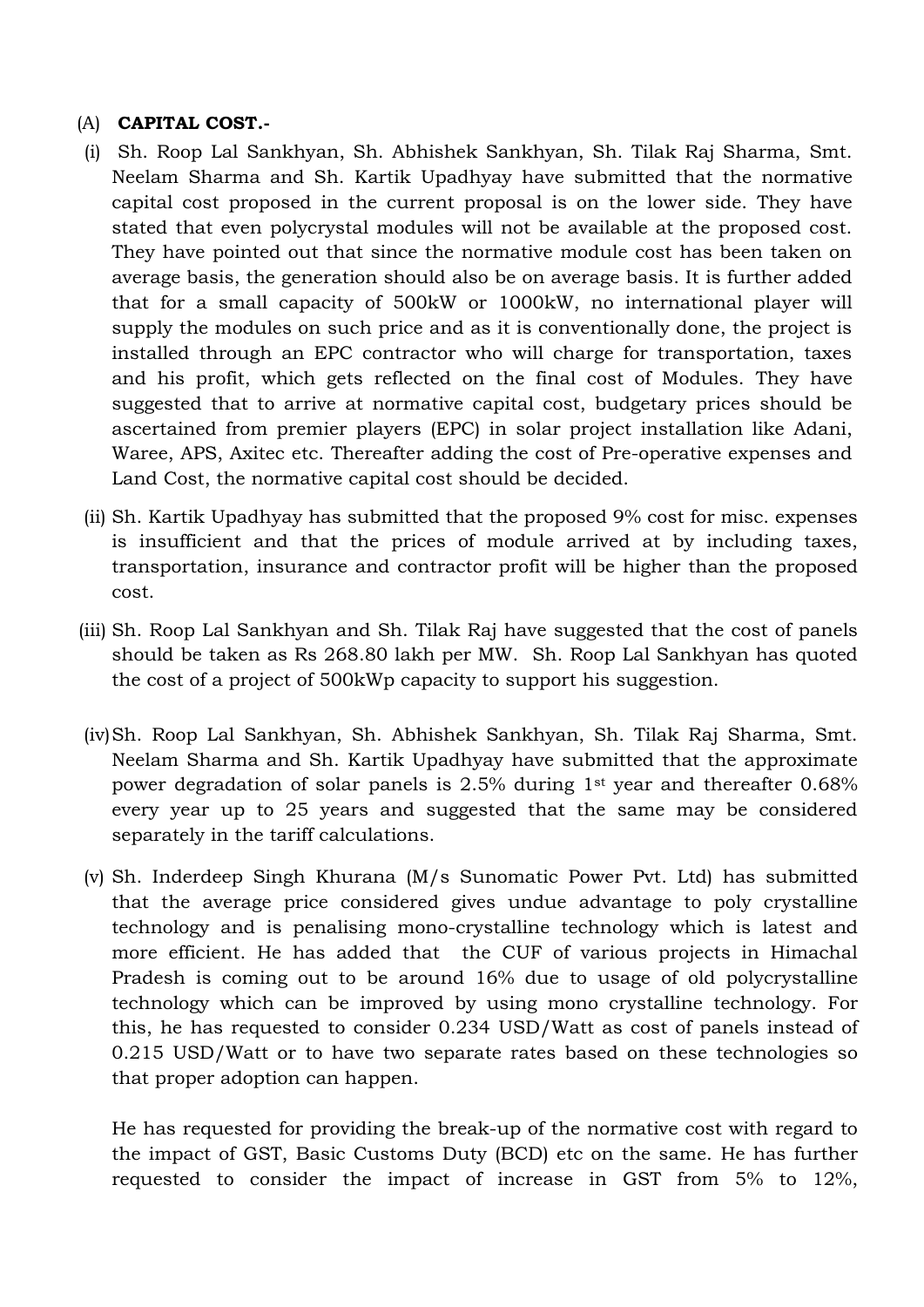introduction of Basic Customs Duty (BCD), cost of civil works, mounting structure, extra wiring and protection equipment such as isolators and fuses, combining boxes and increase in transportation costs etc while arriving at the cost and has suggested that the normative capital cost of Rs 468 Lacs per megawatt may be considered by the Commission instead of Rs 424.53 Lacs.

### **Commission's View:-**

Comments of similar nature were received from the stakeholders while finalizing the tariff for Solar PV plants for FY 2021-22 and Commission was of the view that with the advancement of the technology, the increased efficiency is bound to result in cost savings of some other components such as requirement of space etc. As far as de-gradation impact in the useful project life span is concerned, the same is envisaged to be met through O&M expenses. However, the normative capital cost takes into account, the initial spares to be procured for the purpose. The Commission also feels that with the advancement of technology, in future the requirement of such running maintenance spares shall also get reduced considerably.

In relation to the suggestion given by Sh. Inderdeep Singh Khurana to consider separate normative cost of Mono PERC Module in the tariff determination, the Commission also feels that the Generic Levellised Tariff is determined by considering normative parameters including normative capital cost and developer have a choice to adopt particular technology which may suit him. Using costlier technology may help the developer to achieve higher CUF meaning thereby more net saleable energy. The issue relating to determination of separate tariff for individual technology can be addressed in case of project specific tariff determination only.

With regard to the comment of Sh. Kartik Upadhayay in relation to 9% escalation for misc. expenses, the Commission observes that the contention of the stakeholder is not factually correct. As a matter of fact, an enhancement of 30% on the normative cost of Solar PV Modules is being considered by the Commission, out of which 15% escalation shall be subject to adjustment on account of changes in the tax rate.

As far as the suggestion relating to providing break-up of enhancement on account of GST and BCD on the panel cost, the Commission is inclined to reflect the component of additional GST and BCD under separate item which shall also facilitate adjustment in case of variation in the GST/BCD considered in this Order.

# (B) **Power Generation/CUF/Net Saleable Energy:-**

(i) Sh. Roop Lal Sankhyan, Sh. Abhishek Sankhyan, Sh. Tilak Raj Sharma, Smt. Neelam Sharma and Sh. Kartik Upadhyay have submitted that the CERC in its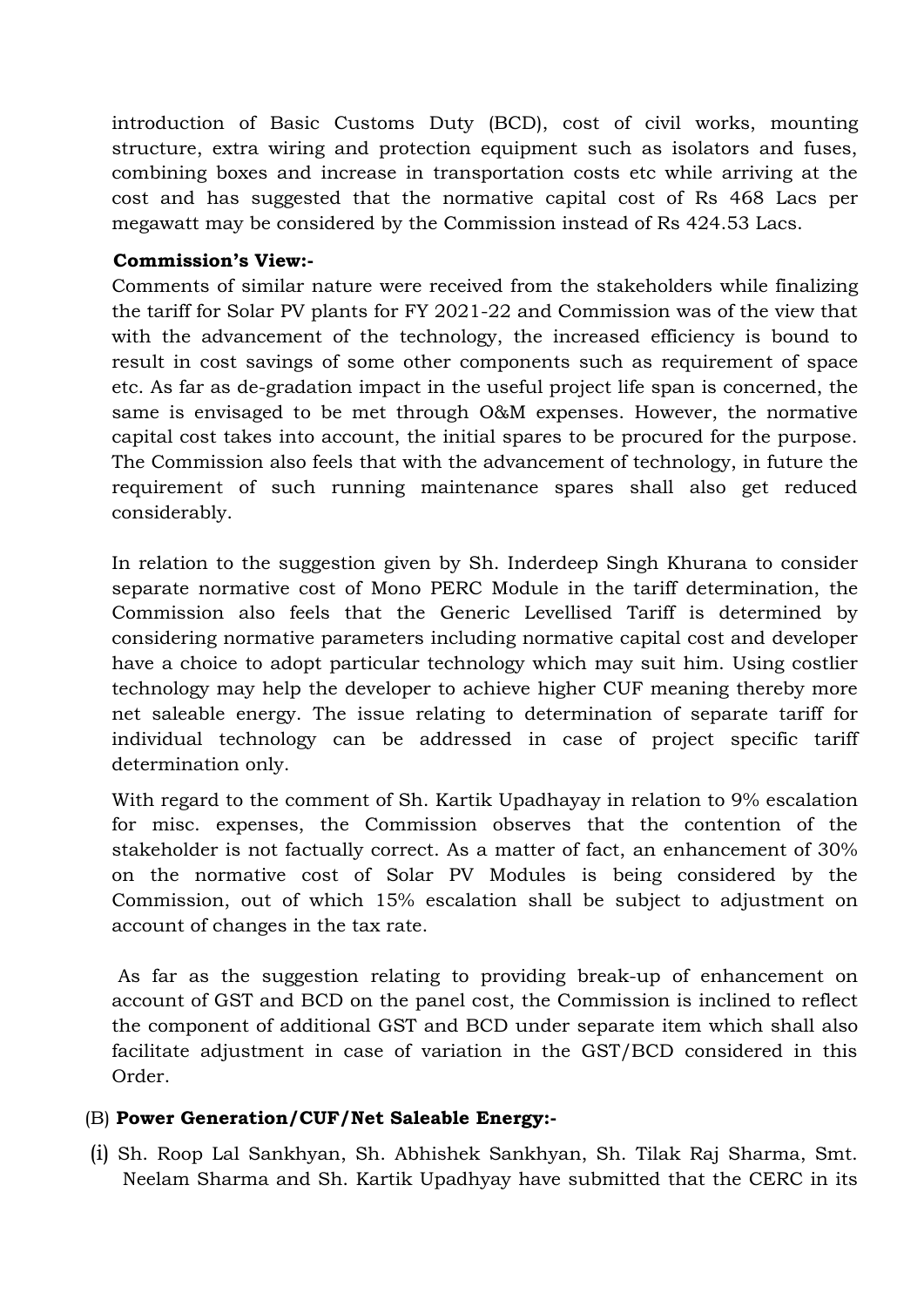RE Tariff Regulations, 2020 has defined the Installed capacity of Solar PV Projects and floating solar projects as the sum of name plate capacities (Nominal AC power) of the inverters of the projects and has fixed normative Capacity Utilization Factor (CUF) for Solar PV projects as 21% whereas the installed capacity defined in the Model PPA for Solar PV Projects means summation of the name plate kilowatt capacity(ies) of the Solar PV cells of the projects and is actually the DC input being fed to the inverters of projects. They have submitted that any Solar PV project having Installed capacity of  $1000 \text{ kW}_{DC}$  will generate about 750 kWAC during its peak generation period and its Capacity Utilization Factor (CUF) comes down to about 16%. These stakeholders have suggested that in the interest of all the stake holders, the installed capacity of projects be fixed as defined in the regulation of 'CERC' i.e. in  $kW_{AC}$  and normative cost per kW be suitably increased to account for the addition of Solar PV modules. It has further been submitted that the assumption of annual gross the generation of 18.40 lakh/MWp should only be adopted if the modules with 1.3MW DC capacity are allowed to achieve IMW AC power which will increase the capital cost. They have suggested that the gross generation for the purpose of calculation of tariff may be reduced from 18.4 lakh to 14.0 lakh to make the projects viable for the stakeholders. They have quoted the gross generation from various Solar PV projects and have suggested the gross generation figure should not be fixed more than 14.5 lakh units from 1 MW plant.

- (ii) Sh. Abhishek Sankhyan has suggested that the CUF may be taken as 16 % instead of 21%.
- (iii) Sh. Inderdeep Singh Khurana (M/s Sunomatic Power Pvt. Ltd.) has suggested during the public hearing that the Commission may introduce an incentive on account of achievement of higher CUF viz-a-viz benchmarked normative CUF.

### **Commission's View:-**

 Comments/suggestions of similar nature were received from the stakeholders while finalizing the tariff for Solar PV plants for FY 2021-22 and stand duly addressed. The Commission also observes that even as per the CERC Regulations, the CUF is required to be kept at least at 21%. The auxiliary consumption has however been considered separately as 0.75% as per the CERC norms. The suggestion to compensate the solar power developer in case the annual generation is lower than the value worked out in the tariff model, may not be acceptable since it may encourage inefficiency in the operation of the project.

As far as providing incentive for higher CUF is concerned, the Commission is of the view that higher CUF results in higher revenue on account of increased net saleable energy available to the developer and thus automatically provides an incentive to the developer.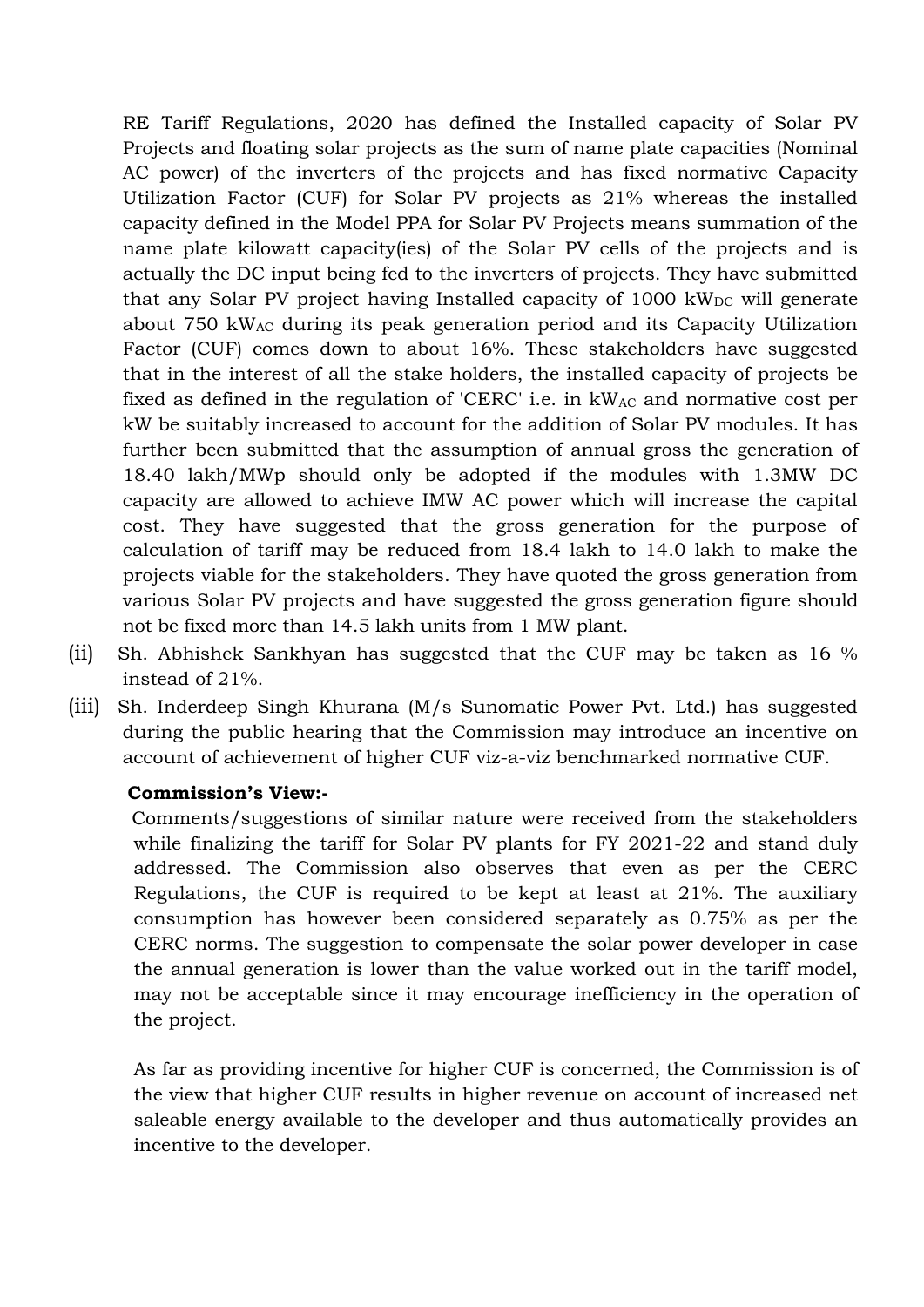In view of above, the commission declines to make any changes in the proposal in this regard.

### (C). **Interest Rate.-**

Sh. Kartik Upadhyay has submitted that RBI considers interest rates every quarter. Due to Covid-19, RBI has reduced rates two times during 2020. After Covid-19 it will be increased by RBI. The interest rate while calculated by Banks at the time of giving loans, varies from individual to individual. If anyone has CIBIL somewhat less, his interest rate will be more. If one cannot afford 100% collateral security then his interest rate will be more by 1% approx. Interest rate of 9% as proposed in draft, is on lower side. Keeping in view time taken by PSU Banks for sanction of loans, developers manage funds from other Financial Institutions, so interest rate may please be kept as 11%.

### **Commission's View:-**

The rate of interest has been considered in accordance with the provisions relating to the 3rd control period as specified in RE Tariff Regulations, 2017 in this regard, which is also in line with the Regulations of Central Commission. It is beyond the scope of this proposal to consider any other rate. Even otherwise, it is felt that with the availability of assured market to the developers for sale of power to Discom under the Long term PPAs, risk perception shall be lower in such cases.

### (D) **Categorization**

Sh. Kartik Upadhyay has submitted that the Commission has categorized the Solar PV projects in its "RE Tariff Regulations, 2017" and fixed common tariff up to 1 MW. No Solar scheme of HP Govt. was available at that time and also there was no limit regarding installed capacity of Solar PV projects. As such, Categorization of capacity was quite reasonable. But thereafter Govt. of HP has announced two schemes (20 MW & 28 MW) to harness the solar system and restricted the capacity of projects between 250 to 500 kW.

He has further submitted that the cost of three components of projects viz. (i) PV Modules, (ii) Preliminary and Pre-operative expenses, Land Cost, Civil & General Works and Mounting structures and (iii) Power Conditioning Units is almost proportional to the capacity of project whereas the cost of 4th component of project which is Transmission Line system for evacuation of Generated Power upto interconnection point remains the same irrespective of the project capacity except the cost of transformer and its associated power cables which is about 10-15% of fourth component while other cost e.g. 11kV switchgear, transmission line and metering equipment remain the same as minimum size of HT conductor is sufficient to carry a current up to 1000 kW. As such, the cost of 4th component is quite substantial and will have considerable impact on per unit rates to be calculated. It has been suggested that to be more practical, the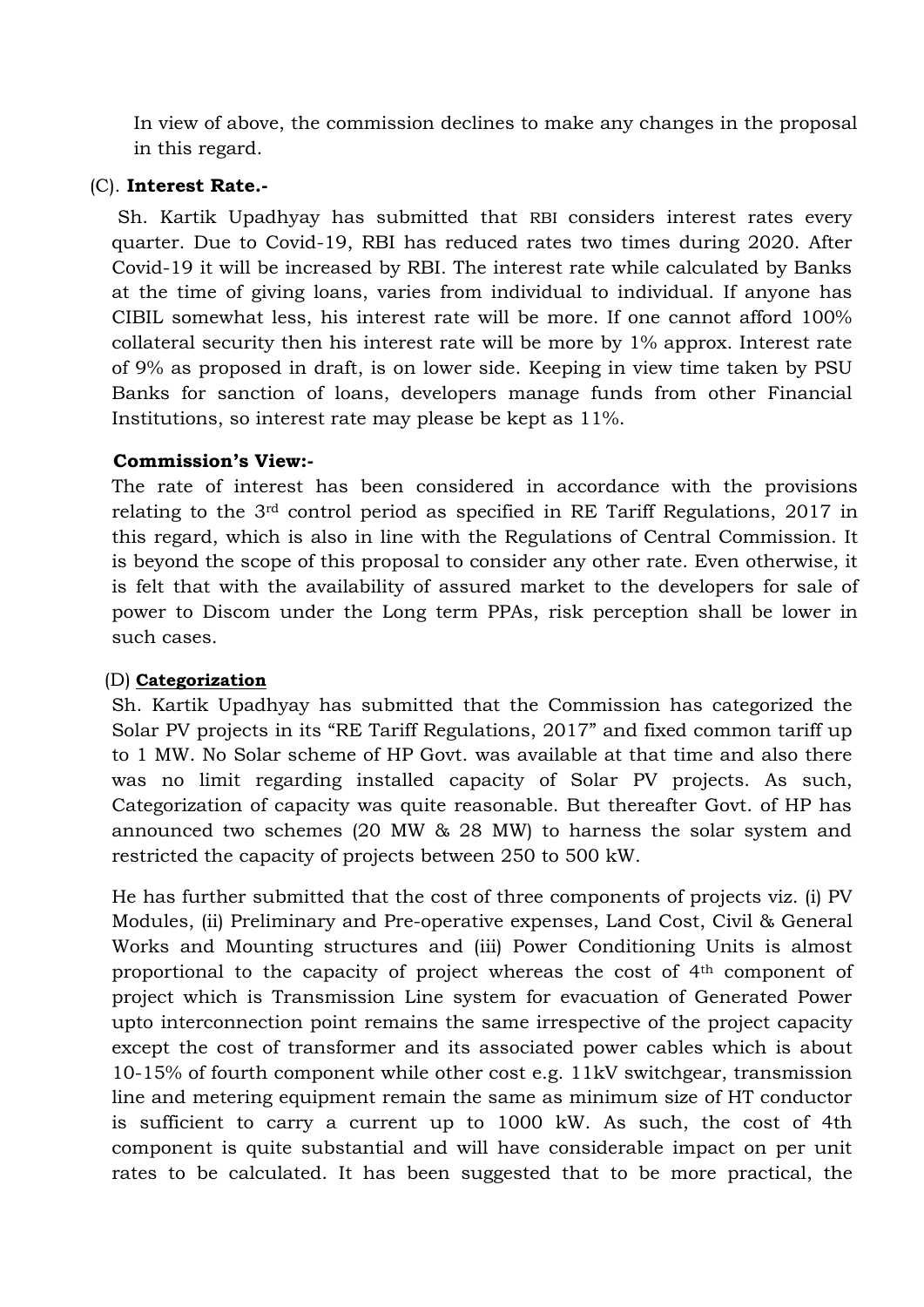normative capital cost of projects up to 500 kW may be considered separately as most of Solar PV projects being developed by the IPP in HP are of 500kW capacity.

### **Commission's View:-**

The Commission has already proposed three separate categories. The first category includes the projects upto 1 MW capacity and the second category includes the projects above 1MW and upto 5 MW capacity. The projects with capacity of more than 5 MW are covered in the third category. The Commission feels that even though certain cost may be higher in case of smaller capacities, there could be some savings also in case of such projects. The Commission does not find it feasible to carve out more categories and as such declines to accept the suggestion for creating a separate category for the projects upto 500 kW.

9. After having addressed the comments/suggestions of the stakeholders, the Commission now proceeds further to categorize the Solar PV plants, fix the technology specific norms for the financial year 2022-2023 and also to determine the generic levellised tariff for procurement of power by the distribution licensee from Solar PV plants, as detailed in the succeeding paragraphs.

### 10. **Categorization.-**

The 2nd proviso of sub-regulation (2) of regulation 18 of RE Tariff Regulations, 2017 provides that the Commission may, by order, categorize the renewable energy technologies other than SHPs based on capacity of the projects, the available subsidy scheme and such other factors as may be considered appropriate by it. The Commission, after taking into account various factors like geographical and topographical conditions in the State and in order to promote smaller capacities of Solar PV plants at different locations across the State, categorized Solar PV projects vide its previous orders of Solar PV tariff determination. The Commission decides to retain similar categorization, as mentioned in the table below, for the Solar PV generation capacity for the purposes of normative capital cost and determination of levellised tariff for FY 2022-23:-

| Category | Capacity of Solar PV Project at one site |
|----------|------------------------------------------|
|          | Upto 1 MW capacity                       |
|          | Above 1 MW to 5 MW capacity              |
|          | Above 5 MW capacity                      |

Since the capacity in the second category is proposed to be limited to 5.00 MW, the Commission expects that for higher capacities, the Distribution Licensee shall preferably purchase solar power through Solar Energy Corporation of India or else through the competitive bidding route. All the Solar PV projects with a capacity of more than 5.00 MW shall accordingly fall under the third category.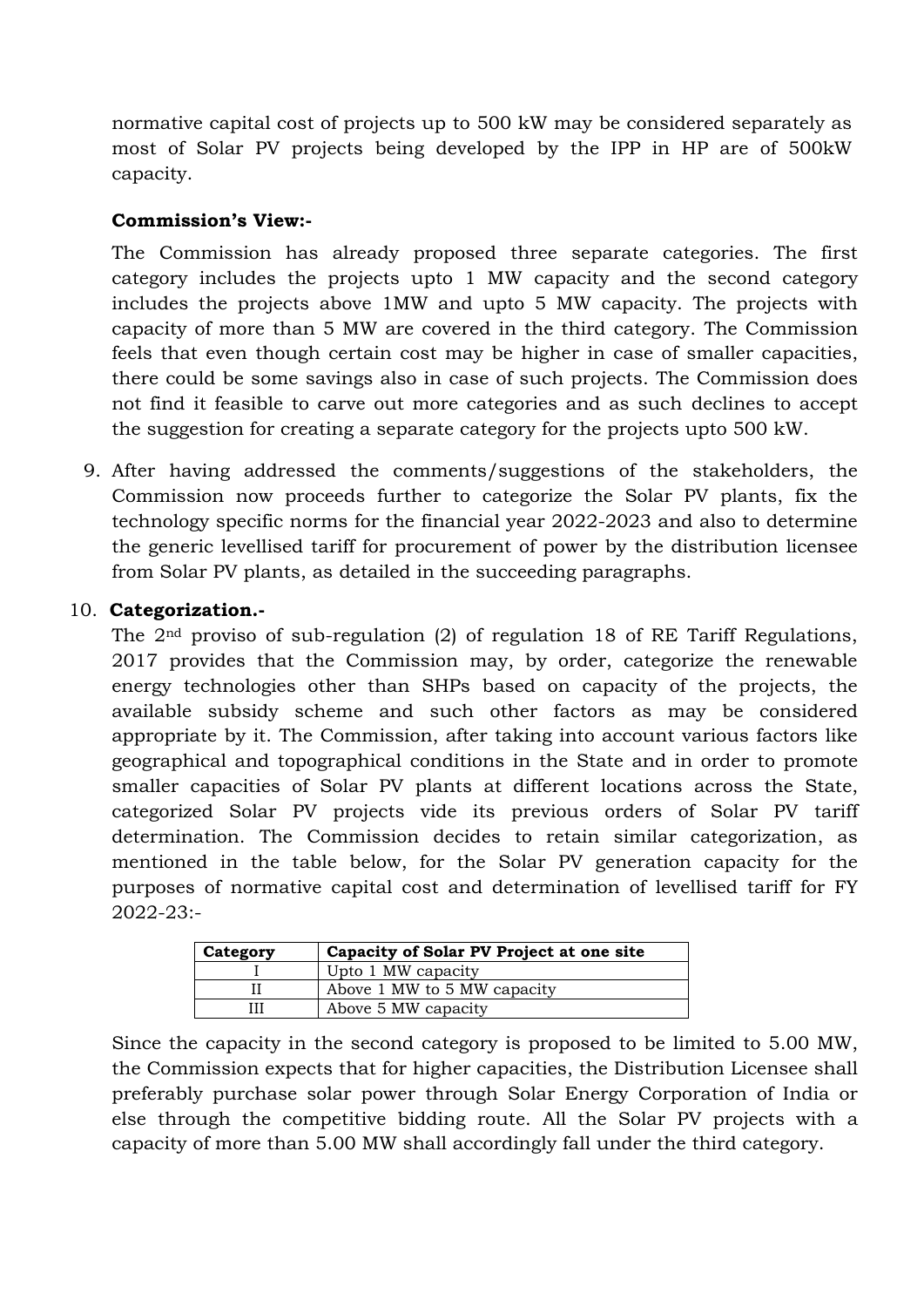### 11. **Technology Specific Parameters.-**

The sub-regulation (2) of regulation 18 of the RE Tariff Regulations, 2017 provides that the Commission may, in order to promote such technologies for smaller capacities, follow, mutatis mutandis, upto the limits as it may consider necessary separately for each such technology but not exceeding 5.00 MW for any such technology, the technological specific parameters, including capital cost, and other terms and conditions, or the tariff as specified or adopted by the Central Commission for determining project specific tariff for any project(s) or generic levellised tariff for any category of project(s); or the inputs available from any other sources, as the Commission may find appropriate.

The Central Commission has notified Renewable Energy Regulations, 2020 i.e. Central Electricity Regulatory Commission (Terms and Conditions for Tariff Determination from Renewable Energy Sources) Regulations, 2020 (hereinafter referred as "CERC RE Tariff Regulations, 2020". The Central Commission has specified the technological parameters i.e. normative Capacity Utilization Factor (CUF) for Solar PV projects as 21%. However, for capital cost and O&M expenses, the CERC RE Tariff Regulations, 2020 provides that for these parameters, only project specific parameter(s), based on prevailing market trends, shall be taken into consideration.

The CERC has not made any provision for determination of normative (benchmark) capital cost for Solar PV projects and its RE Tariff Regulations, 2020 do not envisage such a generic tariff determination. Accordingly, the Commission decides to evolve its own technology specific parameters after taking into account the various available inputs, including those notified by the CERC and considered by the HPERC in its previous Solar PV tariff determination orders.

### 11.1 **CAPITAL COST.-**

(a) As per the website of PV insights solarindia, the latest Solar PV Module Weekly support Price, as accessed on 19.03.2022, is as under:-

|                   | USD/Watt |
|-------------------|----------|
| Item              | Average  |
| Poly Solar Module | 0.196    |
| Mono PERC Module  | 0.234    |

The average of these prices works out to 0.215 USD/Watt. The Commission decides to consider the cost of Solar PV Module as Rs. 161.25 Lakhs/MW considering the exchange rate of Rs. 75.00/USD based on the average of six months, ending 21st March, 2022. The Commission, while determining the generic tariff for Solar PV Plants for FY 2021-22 as per its Order dated 22nd July, 2021, had escalated the average price, based on the data for the relevant period, by 15% to account for the various factors such as DC/AC ratio, degradation factor, taxes etc. etc. Subsequently, the Government of India has announced levy of import duty, w.e.f. 01.04.2022, on the import of Solar PV Cells and Solar PV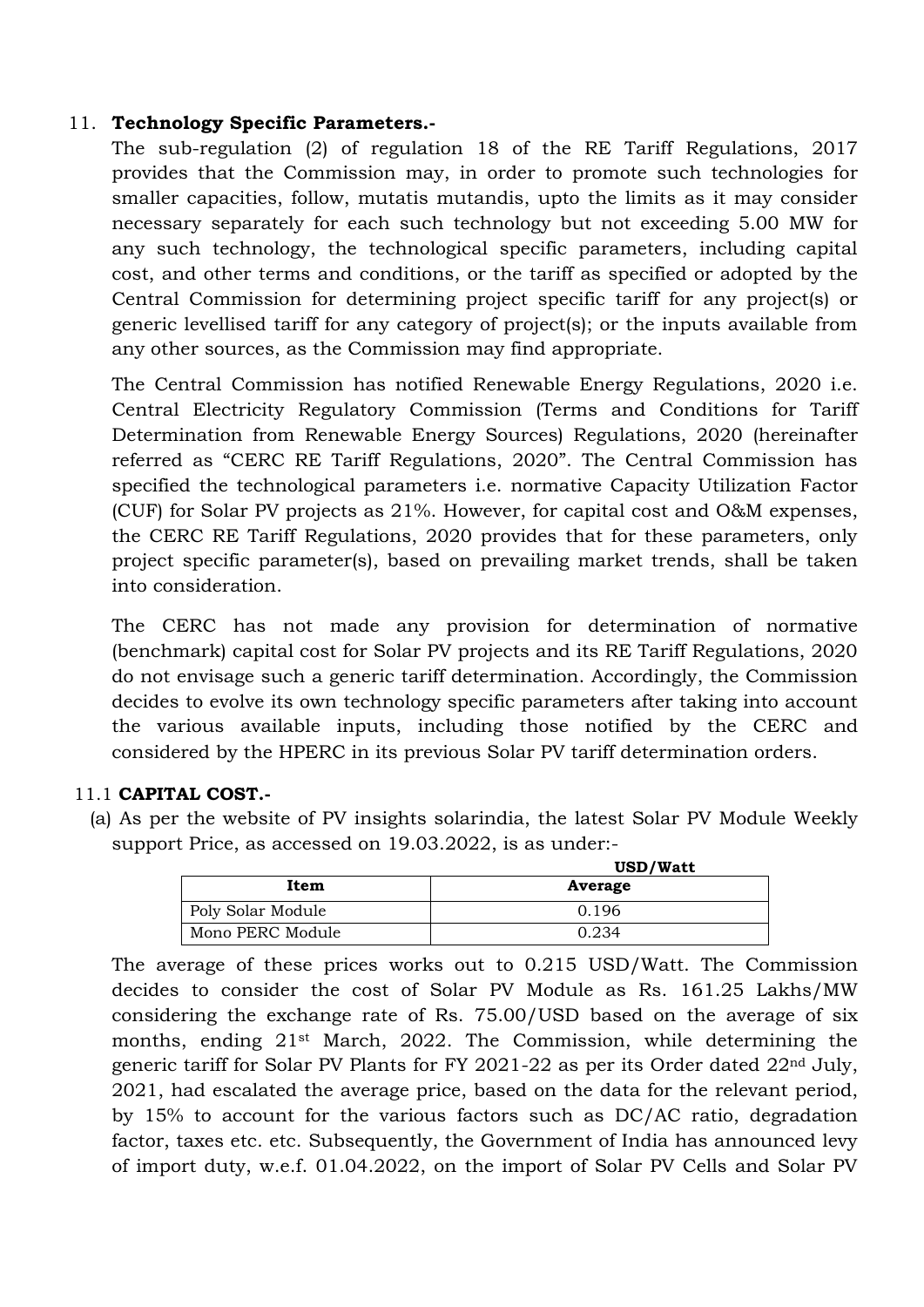Modules @ 25% and 40% respectively. The applicability period of safeguard duty however expired on 30.06.2021 and has not been renewed. Moreover, the GST rate for the goods component has also been increased from 5% to 12%. Apart from the above, the Government of India has provided for the production linked incentive (PLI) of Rs. 4500 Crores, in addition to the PLI of Rs. 19500 Crore provided for in the budget proposals for 2022-23. All these factors would have overlapping and diverse effects and may also increase the competitiveness. Such factors shall definitely impact the market rates at which the Solar PV Cells and Solar PV Modules shall be available from various sources. Moreover, the difference in the cost of Solar PV Cells and Solar PV modules as well as taxes thereon, if availed optimally, can also facilitate marginal reduction in the overall cost of the panels. After taking all related factors into account, the Commission decides to-

- (i) retain the escalation factor of 15% of the normative capital cost of Solar PV Module, on normative basis and on the pattern followed while determining the Generic Levellised Tariff for 2021-22, to cover various factors as well as taxes considered therein (i.e. 5% GST and 14.5% Safe Guard Duty(SGD)). As mentioned above, the applicability period of SGD of 14.5%, as considered in the said tariff expired during the course of 2021-22 and was not renewed by the Central Government so as to give duty free breathing space of about 9 months ending 31.03.2022. On the other hand, the GST rate on Solar PV modules was also increased from 5% to 12% from 1.10.2021. No adjustments on this account have been made in the Generic Levellised tariff for 2021-22. Accordingly for the purpose of this order also, no adjustment shall be made on this account. The Commission shall however consider making adjustments on this account if it subsequently decides to adjust the Generic Levellised Tariff for 2021-22 on this account; and
- (ii) provide additional 15% escalation on the normative cost of the Solar PV modules so as to take into account, purely on normative basis, the net impact of the increase in the tax rate (i.e. from 5% to 12% and 14.5 % to 40%). This will however be subject to adjustment linked with the changes in the tax rate (GST and BCD/SGD) as detailed in paras 12.11. However, in case of the reduction in the tax rate considered in item (i) above the adjustment shall be carried out only to the extent of the rates considered under this item and no adjustment shall be carried out for the tax rate covered in item (i) above. The Commission would also like to clarify here that the escalation on account of additional taxes is being provided purely on normative basis after balancing the various factors affecting the marketing conditions as discussed above and shall be applicable irrespective of the actual channel of procurement of the Solar PV modules.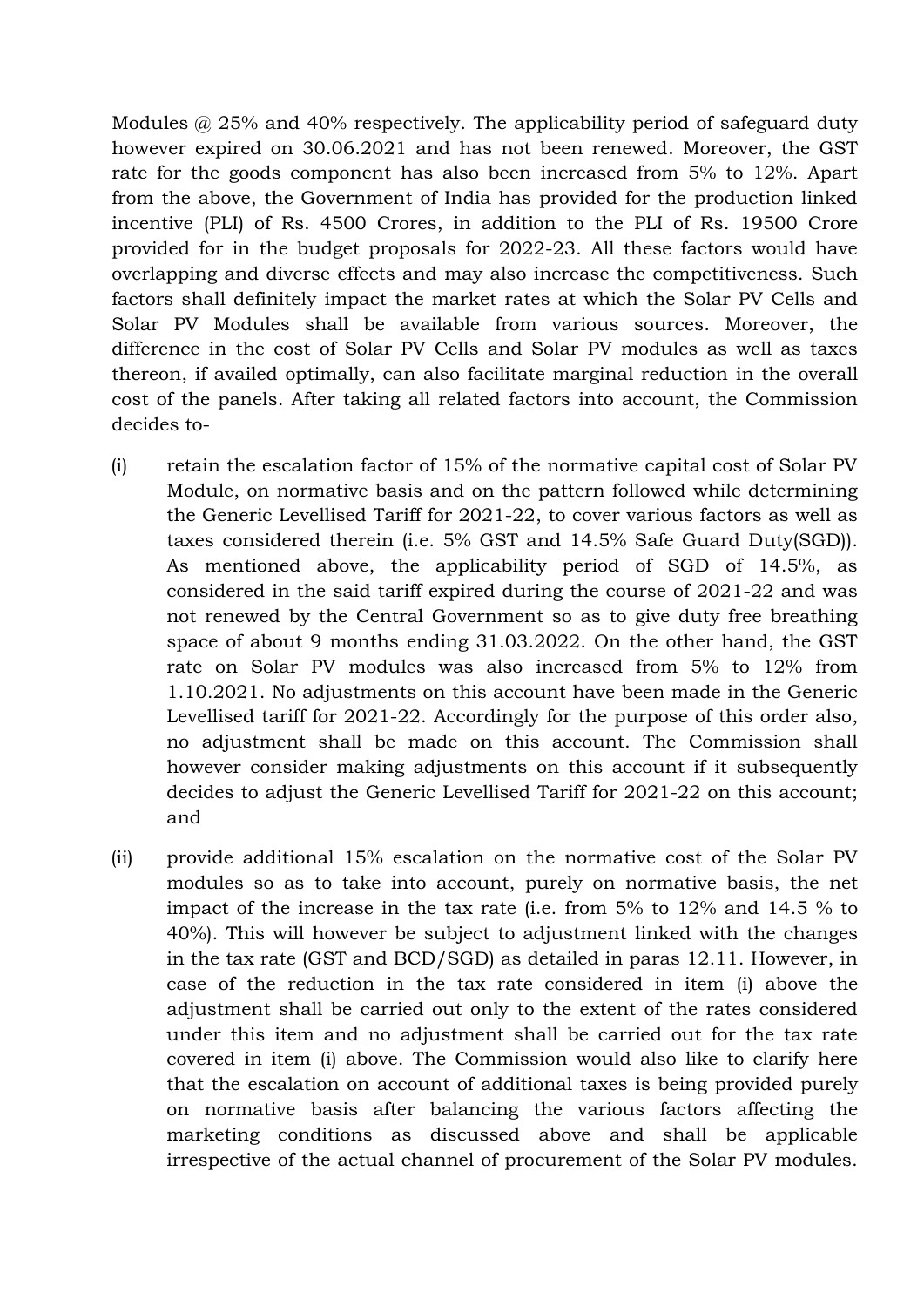In fact, in case of procurement from indigenous sources the BCD/SGD will not be applicable at all. The Commission feels that this approach will not only enable the developers to procure the modules in most economical manner, but may also encourage procurement from indigenous sources. In view of the overlapping market conditions, the Commission neither intends, nor finds it appropriate, to provide full compensation for additional BCD/SGD.

The average normative price of Solar PV Modules on the above basis works out as follows:-

|    | S. No.   Particulars                                                                                                                                                      | Per MW<br>normative Cost<br>(in Lakh Rs.) |
|----|---------------------------------------------------------------------------------------------------------------------------------------------------------------------------|-------------------------------------------|
|    | Cost of Solar PV Module                                                                                                                                                   | 161.25                                    |
| 2. | 15% Enhancement on account of Misc. factors<br>including taxes up to the limit of 5% (GST) and<br>14.5% (SGD/BCD)                                                         | 24.19                                     |
| 3. | 15% Enhancement on account of additional taxes<br>on normative basis (i.e. 7% increase in GST &<br>imposition of about 25.5% increase in BCD/SGD)<br>on Solar PV Modules. | 24.19                                     |
|    | Total Cost                                                                                                                                                                | 209.63                                    |

- b) As regards, the normative cost of the other components which was proposed as Rs. 216.30 per/MW, the Commission decides to retain the same without any change.
- c) On the above basis, the per/MW normative capital cost of the project for 2022-23 works out to Rs. 425.93 Lakhs/MW as detailed in the following table:-

| Sr.<br>No. | <b>Particulars</b>                                                                                                                                                                          | <b>Normative</b><br>Capital<br>Cost<br>(Rs. Lakh/MW) |
|------------|---------------------------------------------------------------------------------------------------------------------------------------------------------------------------------------------|------------------------------------------------------|
|            | PV Modules                                                                                                                                                                                  | 209.63                                               |
| 2          | Preliminary and Pre-operative expenses, Land<br>Cost, Civil & General Works and Mounting<br>Structures. Power Conditioning<br>Units.<br>Evacuation cost up to interconnection point<br>etc. | 216.30                                               |
|            | Total Cost                                                                                                                                                                                  | 425.93                                               |

d) The normative capital cost for the Solar PV projects upto 1.00 MW was proposed to be fixed by allowing an increase of about 1.5% on the normative cost for the projects above 1.00 MW and upto 5.00 MW as fixed above. Accordingly, the Commission decides to fix the normative capital cost for the Solar PV projects upto 1.00 MW as Rs. 432.31 Lakh-per MW.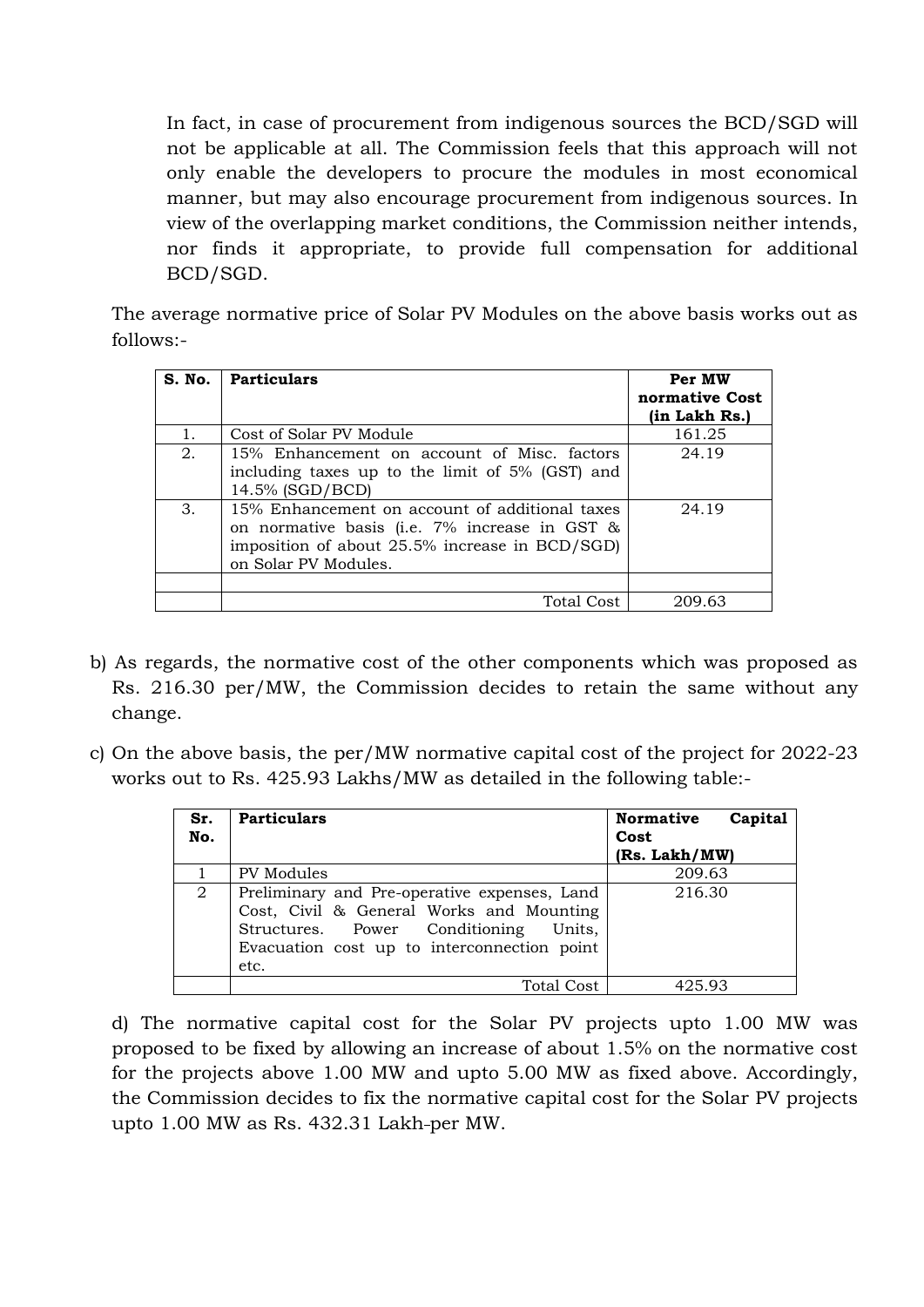In line with the proposal, the Commission also decides to allow marginally higher capital cost in respect of Solar PV project(s) to be set up in Urban areas and Industrial areas notified by the State Government so as to encourage installation of such plant in such areas, keeping in view the fact that location of plants in such areas may generally help the distribution licensee to utilize the power from such plant in more optimum manner.

As such the additional capital cost for these area specific Solar PV project(s) is allowed as Rs. 10.00 Lakh per MW (for capacity above 1.00 MW and upto 5.00 MW) over and above the normative capital cost considered for the project(s) to be set up in the areas other than Urban and Industrial areas. This additional cost of Rs. 10.00 Lakh per MW shall however be further increased by 1.5% for plants upto 1.00 MW located in the urban areas and industrial areas.

Explanation;-

For the purpose of this tariff order-

(i) The "Urban Areas" mean the areas covered under a Municipal Corporation, Municipal Council or a Nagar Panchayat set up by the State Government under any law enacted by the State Legislative Assembly and shall also include the area falling under the Cantonment Board constituted by the Central Government under the Cantonment Act, 2006.

(ii) The "Industrial areas" mean the areas notified as such by the State Government through its Industries Department or through any such other department/ agency authorized by it.

(iii) For this purpose, a Solar PV project shall be considered to be situated in the urban area or industrial area, as the case may be, if any one or both of the main components of the project i.e. the generating plant and the interconnection point fall in any such area(s) on the date of filing the petition for approval of PPA.

e) Accordingly, the Normative Capital Cost for respective categories of Solar PV plant is tabulated as under:-

| Sr. No. | Category                                                                   | <b>Normative Capital Cost</b><br>(Lakh Rs./MW) |  |  |  |  |  |  |  |  |
|---------|----------------------------------------------------------------------------|------------------------------------------------|--|--|--|--|--|--|--|--|
|         | Projects to be set up in areas other than urban areas and industrial areas |                                                |  |  |  |  |  |  |  |  |
| (a)     | Upto 1.00 MW                                                               | 432.31                                         |  |  |  |  |  |  |  |  |
| (b)     | Above $1.00$ MW $\&$ upto $5.00$ MW                                        | 425.93                                         |  |  |  |  |  |  |  |  |
| 2       | Projects to be set up in urban areas and industrial areas                  |                                                |  |  |  |  |  |  |  |  |
| (a)     | Upto 1.00 MW                                                               | 442.46                                         |  |  |  |  |  |  |  |  |
| (b)     | Above 1.00 MW & upto 5.00 MW                                               | 435.93                                         |  |  |  |  |  |  |  |  |

### 11.2 **OPERATION AND MAINTENANCE EXPENSES.-**

 In line with the proposal, the Commission decides to fix the O&M expenses as Rs. 9.43 Lakh/MW for FY 2022-23. These normative O&M charges shall also be escalated @ 3.84% per annum over the tariff period as per provision of regulations 28-B of the RE Tariff Regulations, 2017.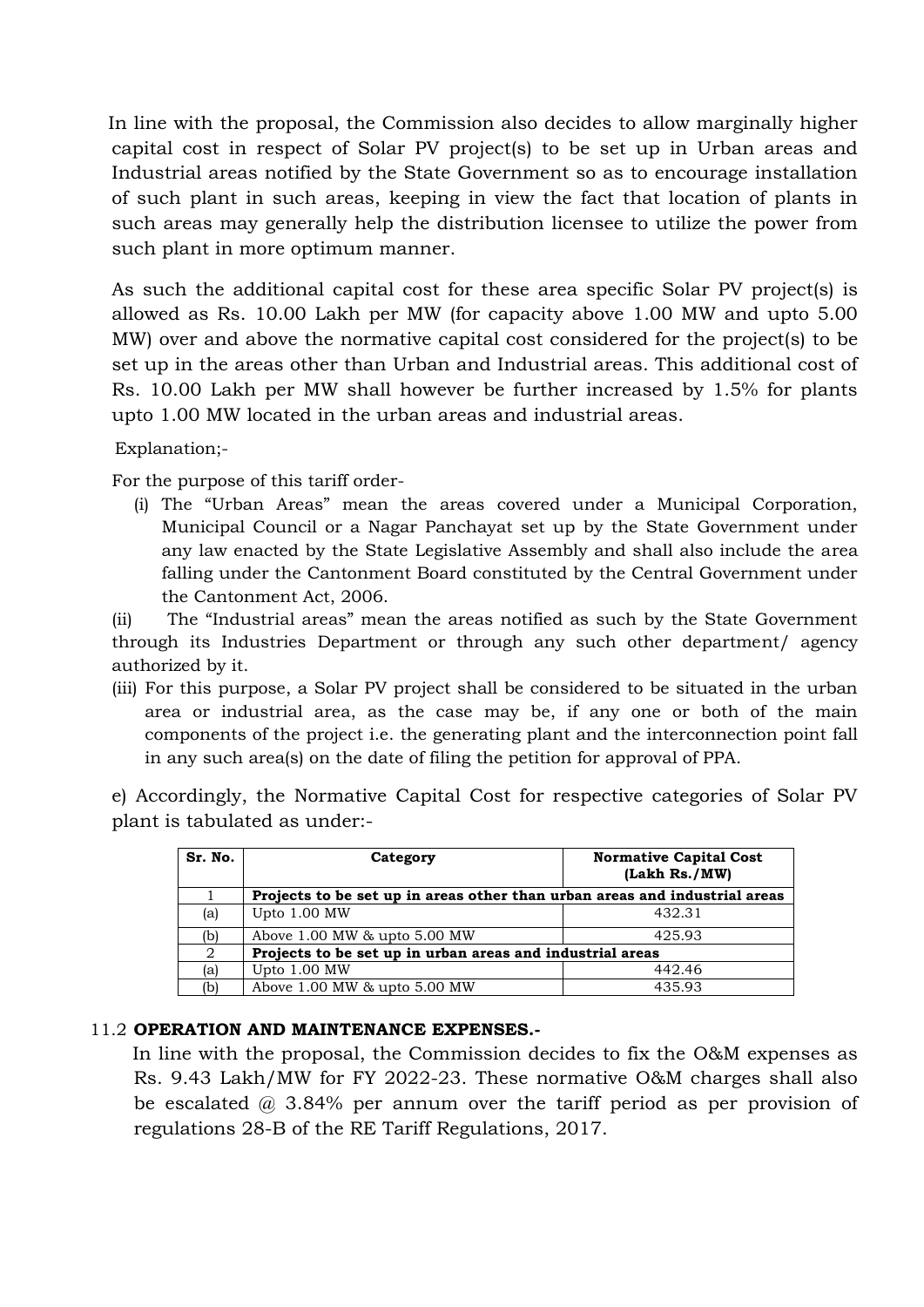#### 11.3 **NORMATIVE NET SALEABLE ENERGY.-**

 The CUF shall be retained as 21%. The gross generation based on the same shall be reduced by 1.45% on auxiliary consumption, transformation losses and project line losses upto interconnection point on normative basis.

- 11.4 The other technology specific parameters viz. useful life of the project and tariff period, have already been specified in the RE Tariff Regulations, 2017, which are otherwise in line with the CERC Regulations also and the same shall be followed accordingly.
- 12. After having fixed the technology specific parameters as above, the Commission now proceeds to determine the generic levellised tariff, based on the provisions of RE Tariff Regulations, 2017 (i.e. 01.04.2020 to 30.09.2023) for Solar PV projects for FY 2022-23 under regulation 18 of the RE Tariff Regulations, 2017. The main details of the same are as follows:-

### 12.1 **TARIFF STRUCTURE.-**

Regulation 12 of the RE Tariff Regulations, 2017 stipulates that single part levellised tariff structure, comprising of the following fixed cost components shall be followed and that in case, where, no fuel cost component is involved in power generation, the following parameters shall be considered:-

- (a) Return on Equity;
- (b) Interest on loan capital;
- (c) Depreciation;
- (d) Interest on working capital.

Accordingly, single part generic levellised tariff has been worked out for the respective categories of Solar PV projects by adopting the methodology, discussed in succeeding paragraphs.

### 12.2 **TECHNOLOGICAL SPECIFIC PARAMETERS.-**

The normative parameters for capital cost, O&M charges, CUF etc. as discussed in the para-13 above, have been followed.

### 12.3 **USEFUL LIFE AND TARIFF PERIOD.-**

Regulation 10, read with clause (ac) of sub-regulation (1) of regulation 2 of the RE Tariff Regulations, 2017, specifies the "useful life" and tariff period in relation to a Solar PV plant as 25 years from the date of commencement of operation of the project. Accordingly, the useful life and tariff period has been taken as 25 years which is also in line with CERC RE Tariff Regulations, 2020.

### 12.4 **DEBT EQUITY RATIO.-**

The normative debt equity ratio has been considered as 70:30 in accordance with regulation 23-B of the RE Tariff Regulations, 2017.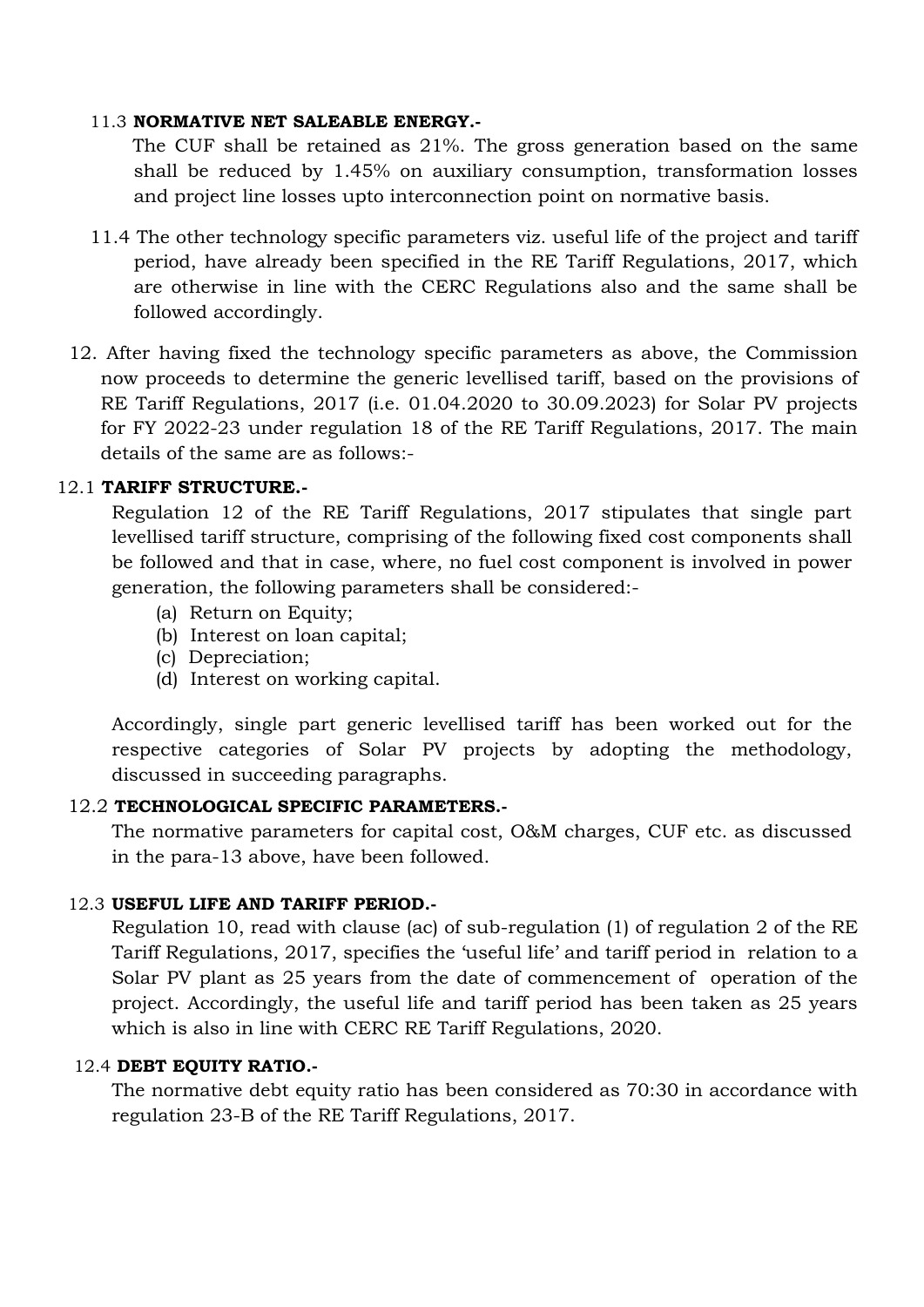#### 12.5 **Return on Equity.-**

The normative return on equity has been taken as 14% in accordance with the provisions of RE Tariff Regulations, 2017. The grossed-up RoE for the first 20 years of the useful life of the project has been worked out as 16.96% by considering MAT  $\omega$  17.472% (15% MAT rate +12% Surcharge+ 4% Health and Education cess) and for the remaining 5 years the same has been grossed-up as 19.75% by considering corporate tax  $\omega$  29.12% (25% tax rate +12% Surcharge+ 4% Health and Education cess).

### 12.6 **Interest on Loan.-**

 The sub-regulation (1) of regulation 24-B of the RE Tariff Regulation, 2017 provides that the loan tenure of 15 years shall be considered for the purpose of determination of tariff for RE projects. Sub-regulation (2) of the said regulation provides for computation of rate of interest of loan as under:-

#### "**(2) Interest Rate.-**

- *(a) The loan amount (i.e. the debt component) arrived at in the manner indicated in the regulation 23-B shall be considered as gross normative loan for calculation of interest on loan. The normative loan outstanding as on 1st April of every year shall be worked out by deducting the cumulative repayment up to 31st March of previous year from the gross normative loan.*
- *(b) For the purpose of computation of tariff(s) under these Regulations, normative interest rate of two hundred (200) basis points above the average State Bank of India Marginal Cost of Funds based Lending Rate (MCLR) (one year tenor) prevalent during the last available six months, prior to the respective date(s) from which such tariff(s) the respective generic levellised tariffs are to be made applicable, shall be considered:*

 *Provided that in case where the project specific tariff ……. .*

- *(c) Notwithstanding any moratorium period availed by the renewable energy generator, the repayment of loan shall be considered from the first year of the tariff period and shall be equal to the annual depreciation allowed.*
- *(d) The loan repayment for a financial year or the relevant part period thereof shall be considered to have been done in the middle of that financial year or the relevant part period thereof, as the case may be."*

 In view of above, the interest rate has been worked out as 9.00% per annum by adding 200 basis points above the average of Marginal Cost of Funds based Lending Rate (MCLR) (one year tenor) of State Bank of India (SBI) prevalent during the last available six months as shown in the table below:-

| Month to                          | <b>Tenor-wise MCLR of SBI</b> |
|-----------------------------------|-------------------------------|
| September, 2021                   |                               |
| October, 2021                     | 7.00                          |
| November, 2021                    | 7.00                          |
| December, 2021                    | 7.00                          |
| January, 2022                     | 7.00                          |
| February, 2022                    | 7.00                          |
| Avg. for last available 6 months. | 7.00                          |

#### 12.7 **Depreciation.-**

- (i) Regulation 25-B of the RE Tariff Regulations, 2017 provides as under:
	- "*For the purpose of tariff determination, depreciation shall be computed in the following manner, namely:-*
		- *(a) the value base for the purpose of depreciation shall be equal to sum total of the debt and equity components as per the provisions of regulation 23-B;*
		- *(b) the salvage value shall be considered as 10% and depreciation shall be allowed up to maximum of 90% of the value base as per clause (a) of this regulation:*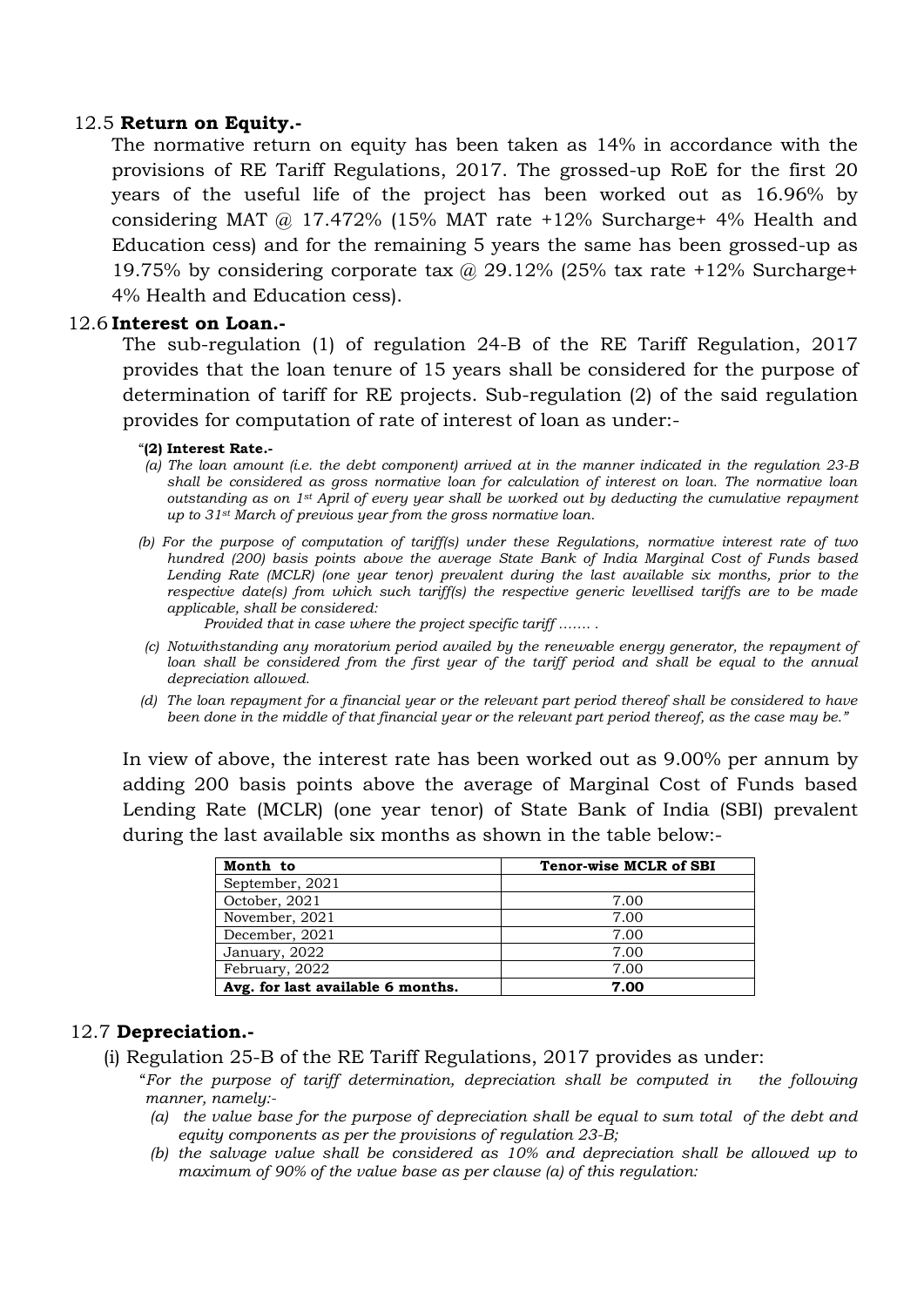*Provided that no depreciation shall be allowed to the extent of incentive, grant and capital subsidy available for the project.*

- *(c) depreciation per annum shall be based on "Differential Depreciation Approach". For tariff purposes, the depreciation shall be allowed @ 4.67% per annum of the value base as per clause (a) of this regulation till such time the requirement for repayment of loan component of the capital cost as per regulations 21-B, 23-B and 24-B is fully provided and the remaining depreciation shall be spread over the residual useful life of the project on straight line method;*
- *(d) depreciation shall be chargeable from the first year of commencement of operation of the project:*

*Provided that ………….. purposes of project specific determination of tariff."* 

Accordingly, the rate of depreciation for the first 15 years has been considered as 4.67% and the rate of depreciation from the 16th year onwards has been spread over the balance useful life as under:-

| <b>Details</b>                                | <b>Solar PV Power Plant</b> |
|-----------------------------------------------|-----------------------------|
| Useful life (in years)                        | 25                          |
| Rate of depreciation for 15 years (%)         | 4.67                        |
| Rate of depreciation after first 15 years (%) | 1995                        |

#### 12.8 **Interest on working capital.-**

- (i) In accordance with the regulation 27-B of the RE Tariff Regulations, 2017, the working capital requirement of the Solar PV project has been considered by including the following:-
	- *"(a) operation and maintenance expenses for one month;*
	- *(b) receivables equivalent to 45 days of energy charges for sale of electricity calculated on the net saleable energy corresponding to the CUF considered for tariff determination on normative basis;*
	- *(c) maintenance spare @ 15% of operation and maintenance expenses."*
- (ii) Interest rate on working capital has been worked out as 10.50% per annum by the adding 350 basis points above the average of Marginal Cost of Funds based Lending Rate (MCLR) (one year tenor) of State Bank of India (SBI) prevalent during the last available six months prior to the respective date(s) from which the generic tariff(s) are to be made applicable.

# 12.9 **Incentive and/or subsidy and/or grant/budgetary support by the Central/ State Government.-**

The sub-regulation (1) of regulation 22-B of the RE Tariff Regulations, 2017 provides as under:-

*" (1) While determining the generic levellised or project specific levellised tariff, as the case may be, for the renewable energy project(s) under these Regulations, the Commission shall take into consideration any incentive and/or subsidy and/or grant available under the schemes of the Central or State Government or their agencies, but*  excluding accelerated depreciation benefit under the Income Tax Act:

*Provided that the capital subsidy under the schemes of the Central or State Government or their agencies shall be adjusted in the normative capital cost and the*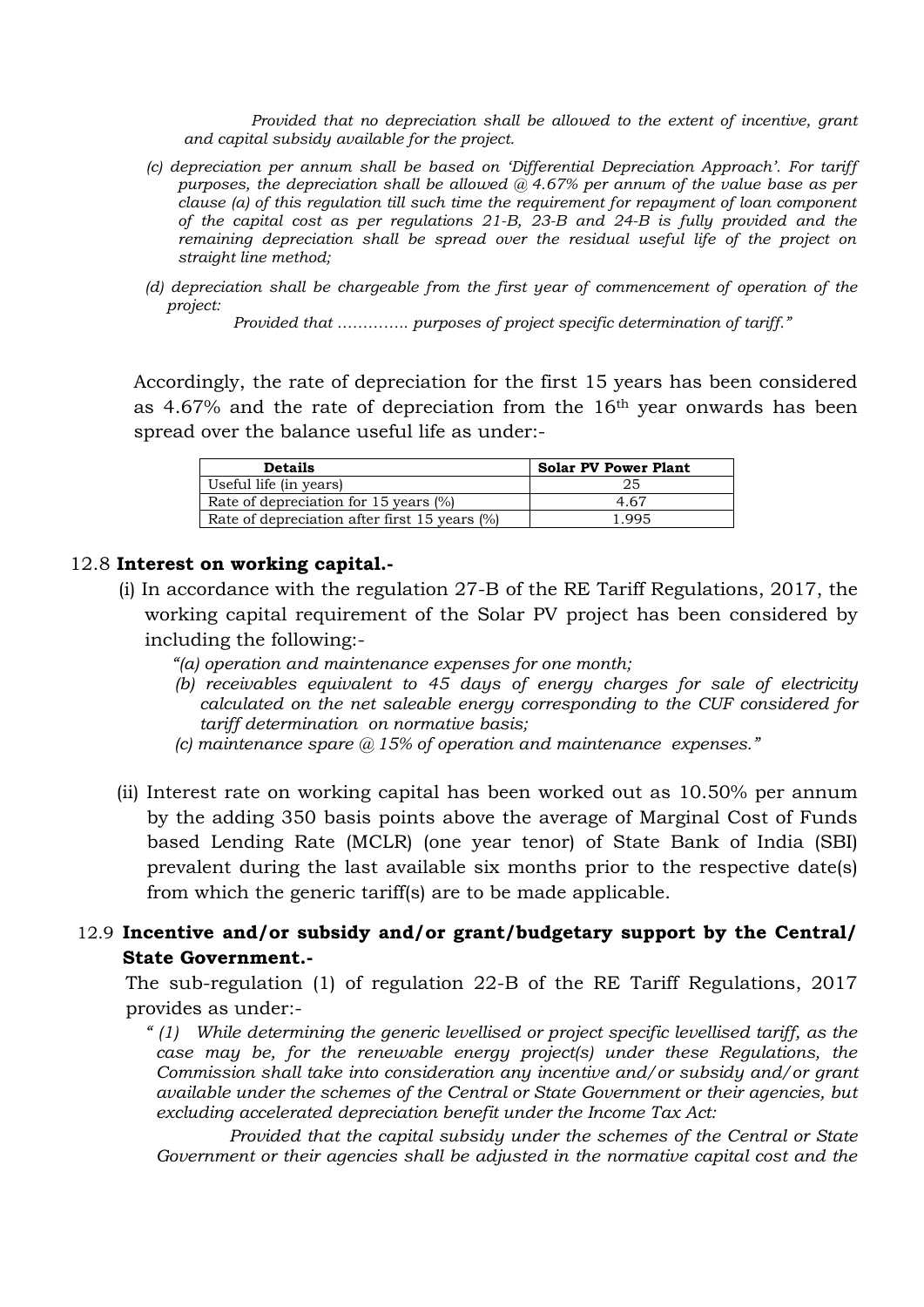*cost so arrived, after such adjustment, shall be considered for computing Debt-Equity Components for the purposes of determination of generic levellised tariffs:*

*Provided further that where the Central Government or the State Government notifies, or has notified, any generation based incentive (GBI) scheme for a particular kind of renewable technology, such technology based generating station shall be assumed to have availed the benefit of such a scheme and their tariffs shall be reduced by the amount of generation based incentive (GBI) per unit for the period during which such incentive remains applicable.*

*(2) Where any additional project specific grant or budgetary support is available to any project, apart from the incentive and/or subsidy and/or grant available under sub-regulation (1) of this regulation, the Commission shall account for such budgetary support also, while determining project specific levellised tariff.*

 *(3) The amount of subsidy shall be considered for each renewable source as per the applicable policy of the MNRE/State Government/Central Government and if the amount and/or mechanism of subsidy is changed by the MNRE/State Government/ Central Government, consequent corrections in tariffs may be carried out by the Commission in accordance with regulation 20."*

 12.10 No adjustment of incentive and/or subsidy and/or grant is being made in the tariff calculations. However, adjustment to be made in the rate on the basis of per million (rupees) of subsidy for each MW capacity has been worked out and mentioned in the attached calculation sheet of the project and adjustment, if any, on account of the same shall be made at appropriate stage while applying the tariff after taking into account the eligibility conditions in each case. Similarly, adjustment on account of any other subsidy scheme(s) available under the Government (Central/State) shall also be made at appropriate stage(s) after taking into account the extent of subsidy(ies) available under such scheme(s). The adjustments on account of subsidies, where available, are to be made at the rates indicated in the calculation sheet on normative basis by considering the provisions of regulations 20-B, 23-B, 24-B, 25-B and 26-B. For this purpose the total amount (in million rupees) of incentive and/or subsidy and/or grant etc., shall be divided by the installed capacity of the projects and the per MW amount (in million rupees) so arrived at, shall be multiplied by the rate indicated in the calculation sheet.

### **12.11 Adjustment in tariff on account of change in the tax rates.-**

(i)As explained in item (ii) of sub para 11.1(a), the normative capital cost takes into account the impact, after duly balancing the various related factors on normative basis, the additional taxes i.e. GST from 5% to 12% and BCD/SGD from 14.5% to 40% on the normative cost of the Solar PV modules. This is however subject to adjustment in case of changes in the tax rate. In order to simplify the adjustment, the arithmetical sum of these two taxes i.e. (GST and BCD/SGD) on Solar PV modules (without any cascading effect) shall be considered. Similarly, for the purpose of adjustment also the arithmetical sum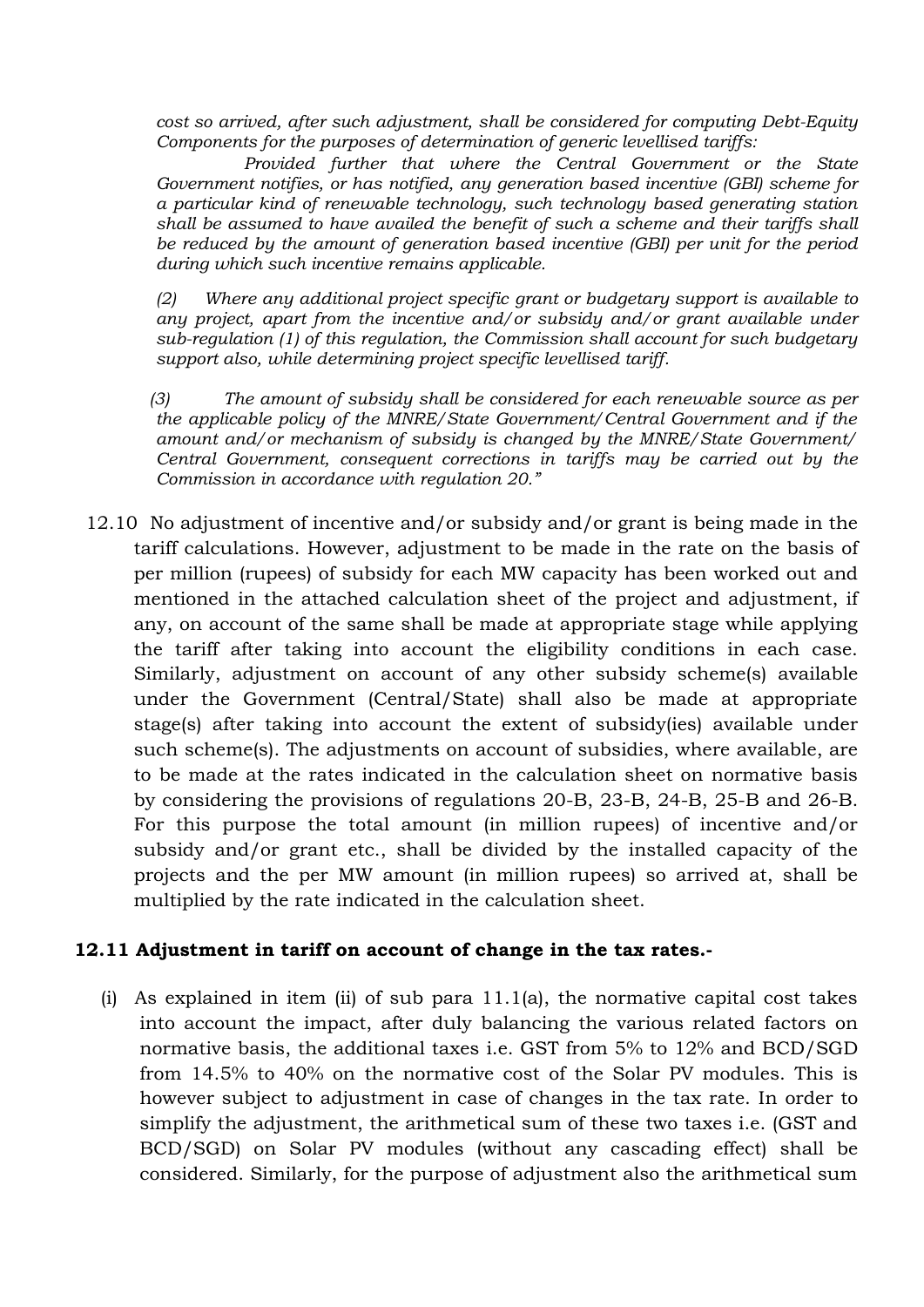of these two taxes shall be considered. Such arithmetical sums of these two taxes have hereinafter referred to as the composite tax rate. Accordingly, the composite tax rate of 52% (12%+40%) shall be considered to have been included in the normative cost.

- (ii)The adjustments as per item (i) of this para shall be carried out only to the extent of the rates considered under item (ii) of subject para 11.1(a) above and no adjustment shall be carried out in respect of the rate by which the composite tax rate falls below 19.5% (5%+14.5%). Accordingly, in such cases the composite tax rate shall be considered as 19.5% even if the composite tax rate for the relevant period (as detailed in item (iii) below) actually falls below19.5%.
- (iii) For the purposes of adjustment the weighted average of the notified rates of the GST and BCD/SGD, as applicable during the period of nine months immediately before the commissioning, shall be considered. In case the commissioning of the project capacity takes place in phases during the period(s) which attract the Generic Levellised Tariff determined in this Order, the adjustment shall be worked out separately for the capacity commissioned in each phase during the such period. Thereafter, the weighted average rate for the adjustment to be carried out at the end of each phase shall be worked out by taking into account the total capacity commissioned upto the end of each phase.
- (iv) The Commission has worked out the rates for adjustment on account of changes in the composite tax rate separately for various categories and finds that such rates are, more or less, the same i.e. 0.52 paise/kWh. The Commission, therefore, decides to make the adjustment at a uniform rate. Accordingly, the adjustment in the generic levellised tariff shall be carried out @ 0.52 paise/kWh for every one percent change in the composite tax rate.
- (v) BCD and Safe Guard Duty shall be considered as mutually inter changeable.
- (vi) The adjustments if any in pursuance to item (i) of sub para 11.1(a) shall be carried out only if the Commission issues a separate order.

# **Illustrations:-**

(A)If the GST rate is reduced from 12% to 6% and BCD gets reduced from 40% to 30%, the composite tax rate shall be considered as 36% and the tariff shall be reduced by considering 16% reduction in the composite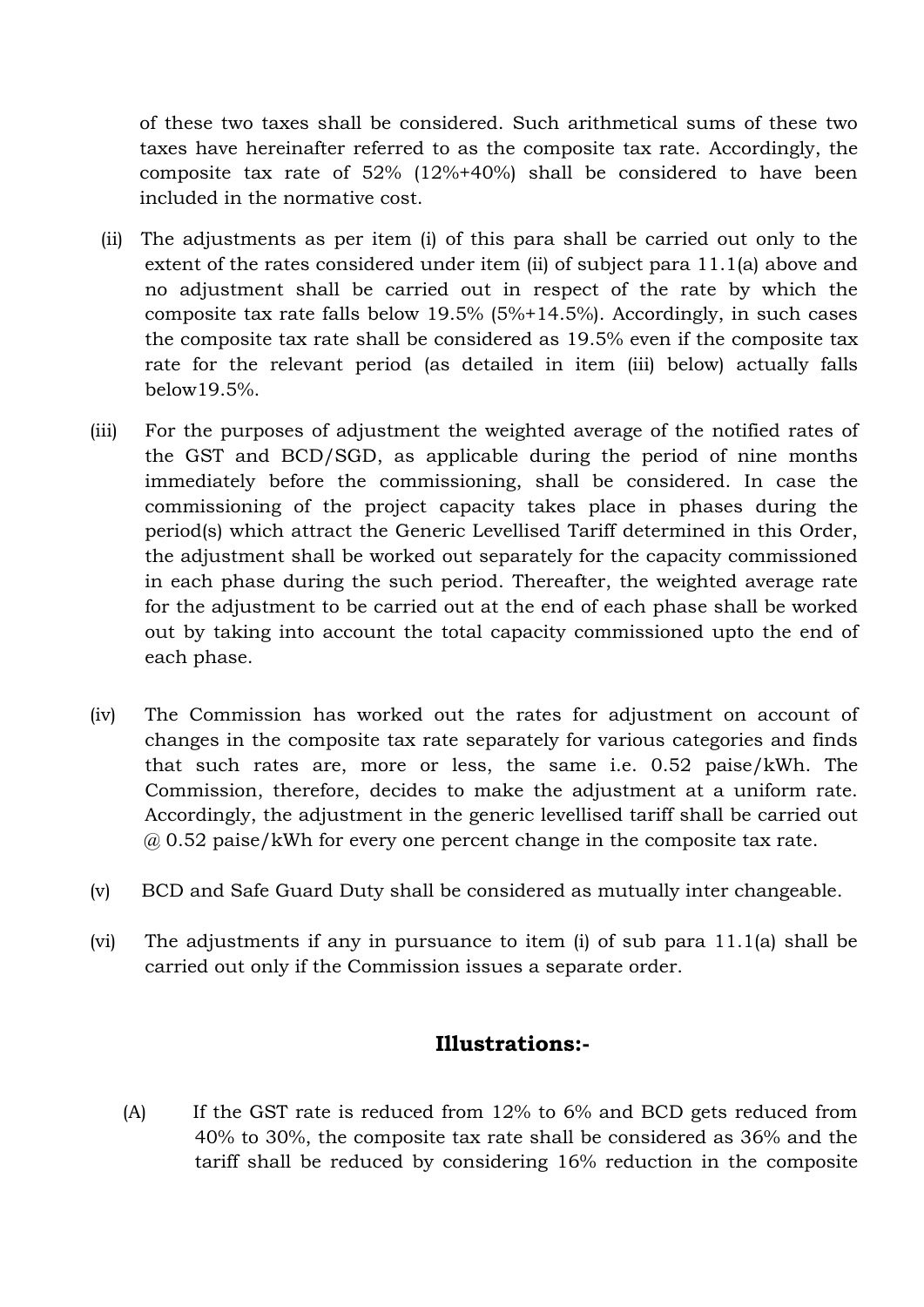tax rate (52%-36%=16%). In such case the Generic Levellised Tariff shall be reduced by 8 paise/kWh (i.e. 8.32 paise rounded to 8 paise).

- (B)If the GST rate is reduced from 12% to 6% and BCD gets reduced from 40% to 10%, the composite tax rate shall be considered as 19.5% (instead of 16%). Accordingly, the reduction in the composite tax rate shall be taken as 32.5% (52%-19.5%=32.5%) instead of 36% (52%-16%). In this case the Generic Levellised Tariff shall be reduced by 17 paise (i.e. 16.90 paise rounded to 17 paise).
	- (C)In case the GST gets increased from 12% to 14% and the BCD from 40% to 50%, the composite tax rate shall be considered as 64% and the Generic Levellised Tariff shall be increased by considering 12% increase in composite tax rate (i.e.64%-52%=12%). In this case the Generic Levellised Tariff shall be increased by 6 paise (i.e. 6.24 paise rounded to 6 paise).
- (vii) The adjustments in Generic Levellised Tariff shall be carried out by the Distribution Licensee in accordance with this order.
- (viii) The adjustments on account of changes in the composite tax rate shall be carried out in addition to those on account of incentive/subsidy etc. as per paras 12.9 & 12.10 of this order. Both these adjustments in the Generic Levellised Tariff shall be carried out independently i.e. without linkage with each other.

# **12.12 DISCOUNT FACTOR.-**

In accordance with sub-regulation (4) of regulation 12 of the RE Tariff Regulations, 2017, the discount factor equivalent to the post tax weighted average cost of capital has been considered for the purpose of levellised tariff computation. The discount factor has been calculated on the basis of normative debt equity ratio (70:30) and weighed average of the post tax rate for debt and equity component. For this purpose, the interest rate on the loan component (i.e. 70%) of capital cost is 9.00%. For equity component (i.e. 30%), rate of Return of Equity (RoE) is considered as post tax rate of 14%. The discount factor has been calculated as 8.67%. The Corporate tax has been taken as 29.12% (25% IT rate+12% Surcharge+4% Health and Education cess).

# **12.13 ROUNDING.-**

(i) The tariff so worked out for Solar PV projects has been rounded to nearest paise/kWh. The fraction of 0.5 paise/kWh or above has been rounded to next higher paise and fraction of less than 0.5 has been ignored.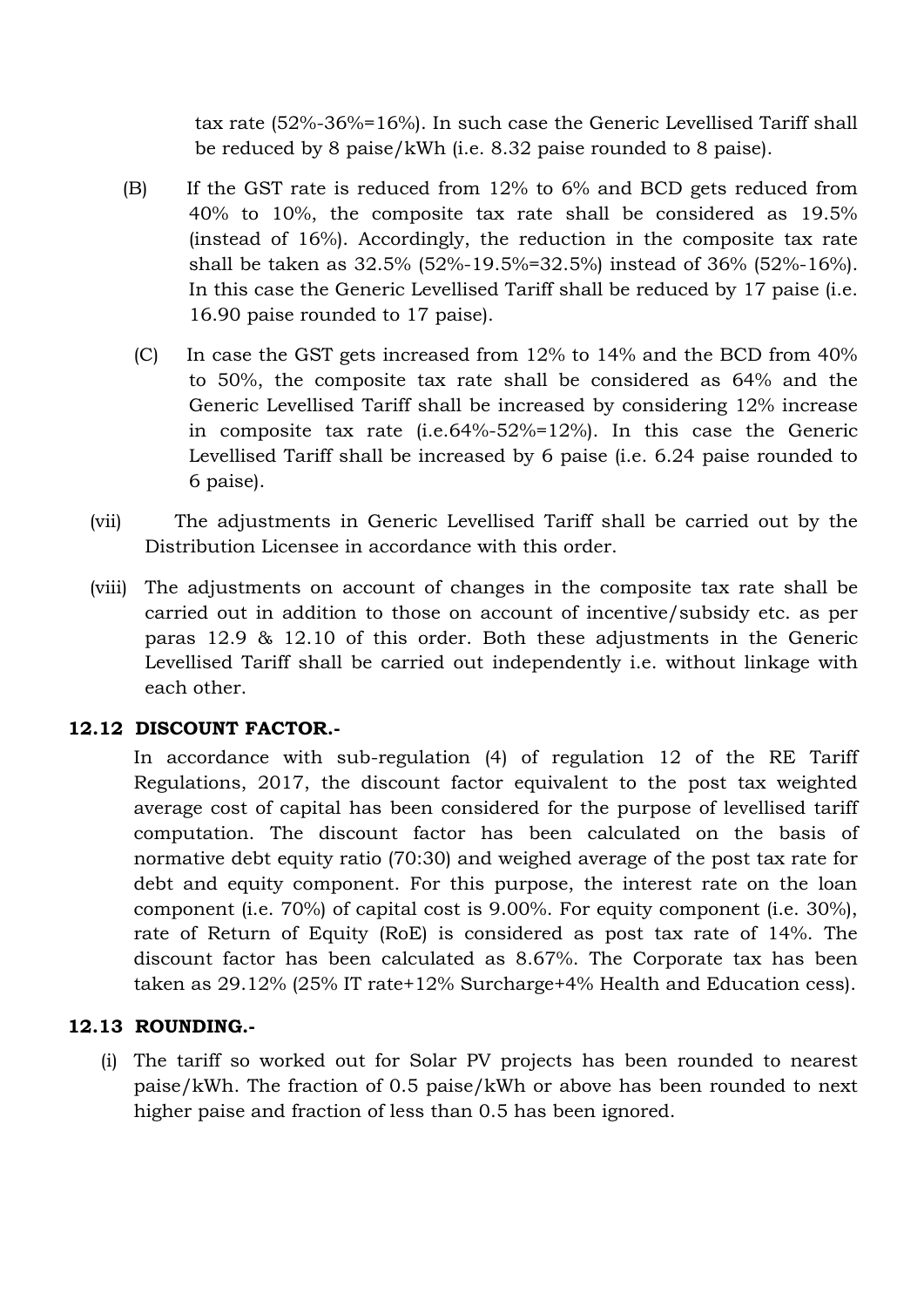(ii) The adjustment to be carried out in accordance with para 12.11 for total difference in the composite tax rate shall also be rounded to nearest paisa/kWh. The fraction of 0.5 paise/kWh or above shall be rounded to next higher paise and fraction of less than 0.5 shall be ignored.

### 13. **GENERIC LEVELLISED TARIFF AND ASSOCIATED TERMS & CONDITIONS.-**

 In light of the discussions made in the preceding paragraphs, the generic levellised tariff and the associated terms and conditions for Solar PV project for FY 2022-23 under the RE Regulations, 2017 have been arrived at and are determined as under:-

A.The generic levellised tariff for Solar PV projects for FY 2022-23 shall be:-

| Sr.          | Capacity                                                       | Generic levellised tariff |  |  |  |  |  |  |  |  |  |
|--------------|----------------------------------------------------------------|---------------------------|--|--|--|--|--|--|--|--|--|
| No.          |                                                                | (Rs. Per kWh)             |  |  |  |  |  |  |  |  |  |
| $\mathbf{1}$ | Projects to be set up in other than industrial areas and urban |                           |  |  |  |  |  |  |  |  |  |
|              | areas                                                          |                           |  |  |  |  |  |  |  |  |  |
| (a)          | Upto $1.00$ MW                                                 | 3.75                      |  |  |  |  |  |  |  |  |  |
| (b)          | Above 1.00 MW & upto 5.00 MW                                   | 3.71                      |  |  |  |  |  |  |  |  |  |
| $\mathbf{2}$ | Projects to be set up in industrial areas and urban areas      |                           |  |  |  |  |  |  |  |  |  |
| (a)          | Upto 1.00 MW                                                   | 3.82                      |  |  |  |  |  |  |  |  |  |
| (b)          | Above 1.00 MW & upto 5.00 MW                                   | 3.78                      |  |  |  |  |  |  |  |  |  |

- B. This tariff as per item A shall be subject to the RE Tariff Regulations, 2017 and the orders as may be issued by the Commission thereunder from time to time.
- C. This tariff is applicable to Solar PV projects which directly convert Solar Energy into Electricity, using the poly crystalline silicon or Mono PERC technology or any other technology as approved by the Ministry of New and Renewable Energy and are connected to the Grid.
- D. This tariff does not take into account any capital subsidy or any incentive or grant/budgetary support etc. and the adjustment in this regard shall be carried out in accordance with the RE Regulations, 2017. The adjustments, if any, to be made at the rate per kWh by considering Rs. 10.00 lakh per MW subsidy have however been indicated in the tariff calculation sheets.
- E. This tariff takes into account the composite tax rate of 52% (12%GST+40%BCD/SGD). In case of change(s) in this composite tax rate, necessary adjustments shall be carried out as per para 12.11 of this order.
- F. The applicability of this tariff shall be governed as per the following provisions:-
	- (i) in cases where the joint petition for approval of PPA is submitted to the Commission on or after 01.04.2022, but not later than 31.03.2023, this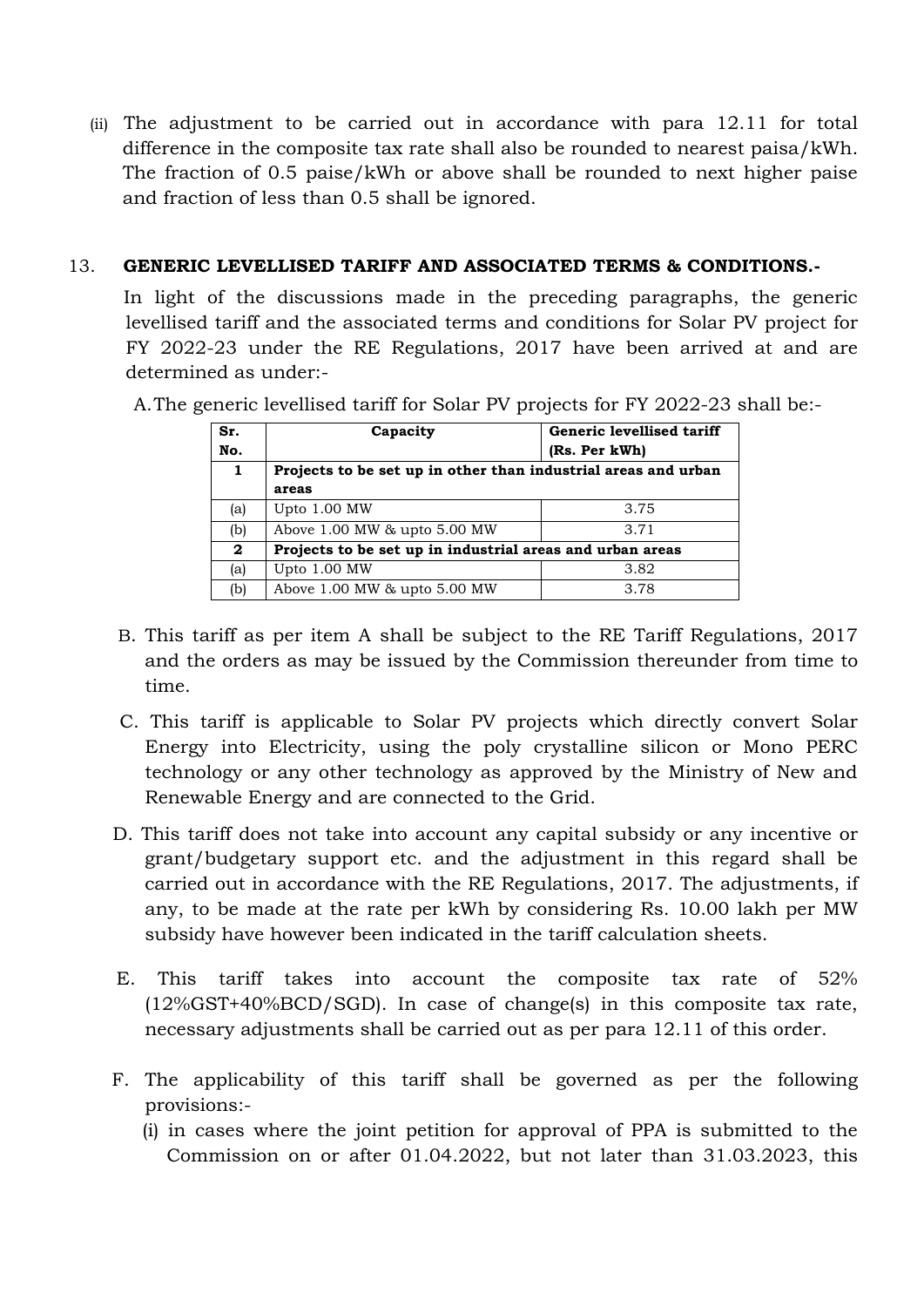tariff shall be applicable for such capacity(ies) as are commissioned on or before 31.03.2024.

- (ii) in other cases, not covered in item (i) above, this tariff shall be applicable for such capacity(ies) for which the generic levellised tariff for 2022-23 is applicable in accordance with the provisions of the PPAs read with the applicable Tariff Order(s) of previous years**.** For this purpose, the tariff determined in this order and duly adjusted as per the provisions of this order, shall be considered and the generic levellised tariff for FY 2022-23.
- G. This tariff shall not be applicable in cases where the distribution licensee procures power through Solar Energy Corporation of India or through competitive bidding at its level in accordance with Section 63 of the Electricity Act, 2003.
- H. This tariff shall not be applicable in case of the Solar PV projects which are installed by the consumers within their premises (rooftop or ground mounted) under net metering scheme.
- 14. The detailed computations for generic levellised tariff for FY 2022-23 for the categories of Solar PV power projects, without considering any subsidies/ incentives/grants as well as illustrations thereof are attached as per Appendix – "I  $\&$  II" and "III  $\&$  IV".

 **Sd/- Sd/- Sd/-**

**Member (Law) Member Chairman** 

(Yashwant Singh Chogal) (Bhanu Pratap Singh) (Devendra Kumar Sharma)

 Place: Shimla. Dated: 28th March, 2022.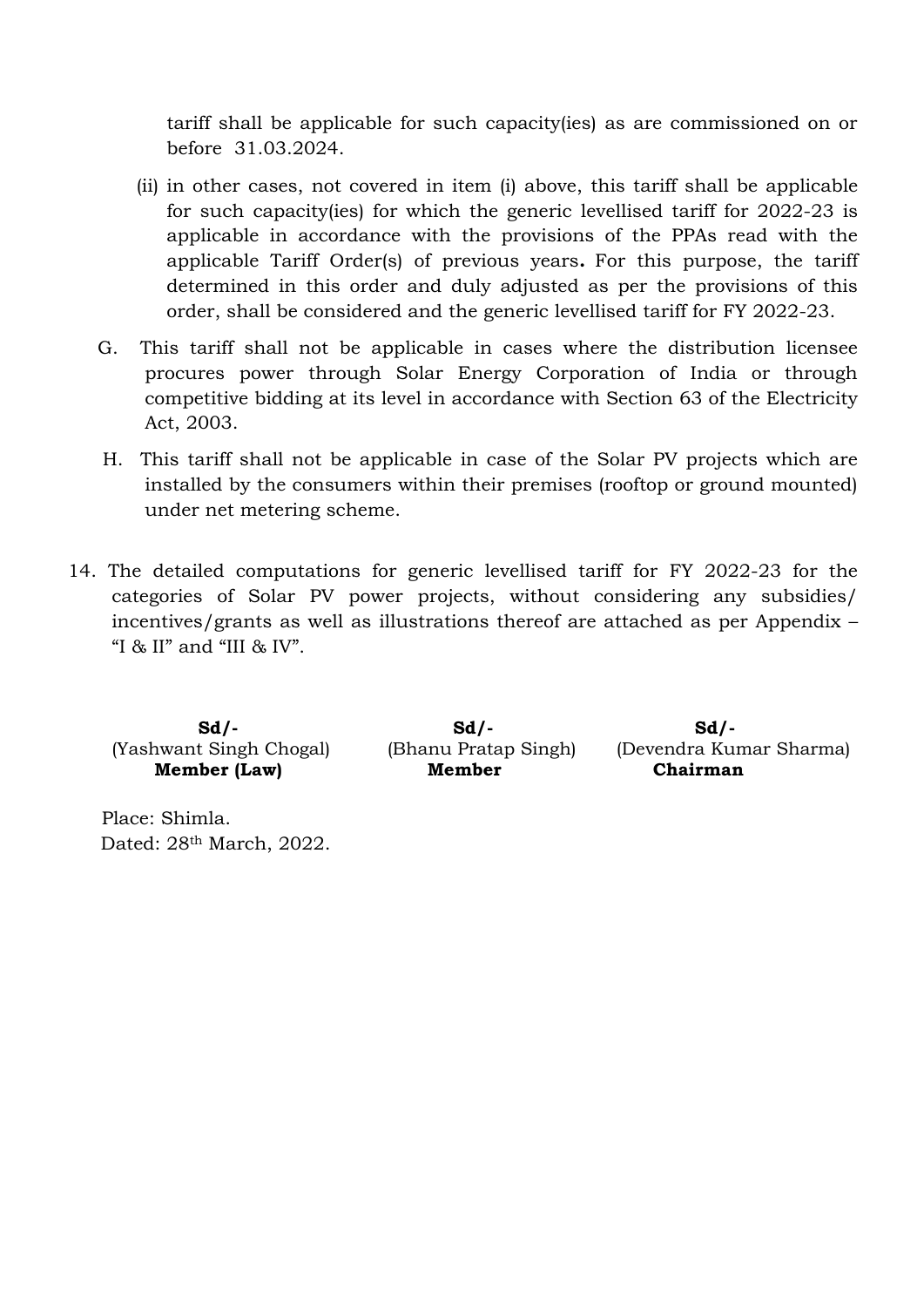**Annexure-"A"**

 **List of the stakeholders/participants who attended the public hearing on 22nd March, 2022.**

| Sr.            | <b>Name</b>                                            |  |  |  |  |  |  |  |  |  |  |
|----------------|--------------------------------------------------------|--|--|--|--|--|--|--|--|--|--|
| No.            |                                                        |  |  |  |  |  |  |  |  |  |  |
| $\mathbf{1}$   | Er. Manoj Kumar (SE), Directorate of Energy            |  |  |  |  |  |  |  |  |  |  |
| 2              | Shri Shanti Swaroop, Directorate of Energy             |  |  |  |  |  |  |  |  |  |  |
| 3              | Engineer,<br>Er. Virender Kumar, Assistant Executive   |  |  |  |  |  |  |  |  |  |  |
|                | Directorate of Energy                                  |  |  |  |  |  |  |  |  |  |  |
| 4              | Er. Vinod Kumar Bhatti, Sr. Executive Engineer, HPSEBL |  |  |  |  |  |  |  |  |  |  |
| $5^{\circ}$    | Er. Ashish Dhiman, Assistant Engineer, HPSEBL          |  |  |  |  |  |  |  |  |  |  |
| $\overline{7}$ | Shri. Kamlesh Saklani, Law Officer, HPSEBL.            |  |  |  |  |  |  |  |  |  |  |
| 8              | Shri Inderdeep Singh Khurana, M/s Sunomatic Power Pvt. |  |  |  |  |  |  |  |  |  |  |
|                | Ltd.                                                   |  |  |  |  |  |  |  |  |  |  |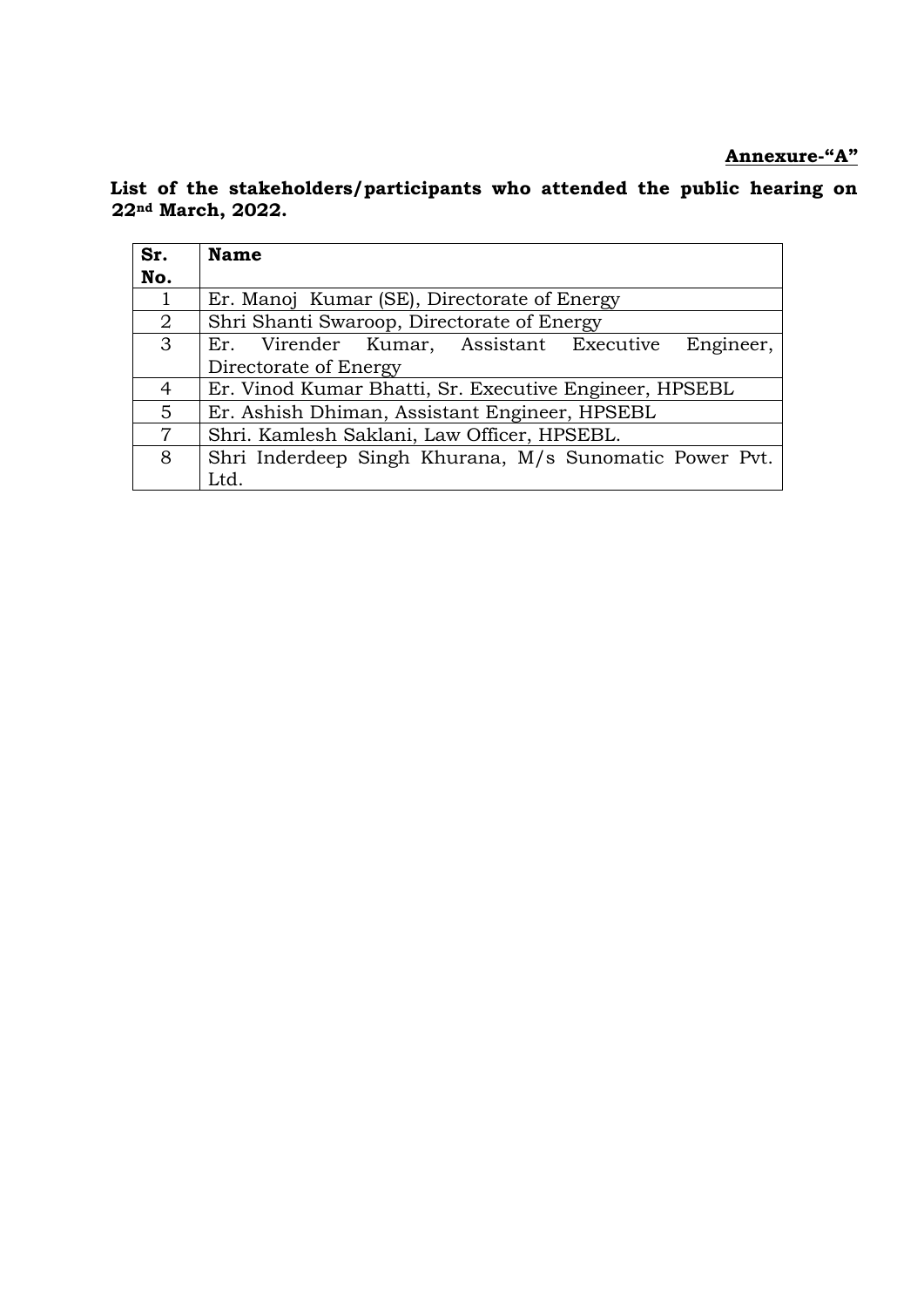### **Assumption Parameters for Solar PV Power Projects upto 1 MW**

| Sr. No         | <b>Assumption Head</b> | <b>Sub Head</b>         | $\overline{\text{Sub Head}}(2)$      | Unit                   | Value        |
|----------------|------------------------|-------------------------|--------------------------------------|------------------------|--------------|
| $\mathbf{1}$   | Power                  | Capacity                | <b>Installed Generation Capacity</b> | <b>KW</b>              | 1000         |
|                | Generation             |                         | <b>Capacity Utilisation Factor</b>   | %                      | 21           |
|                |                        |                         | Transmission losses, Auxillary       | %                      | 1.45         |
|                |                        |                         | Consumption including Transformation |                        |              |
|                |                        |                         | Losses                               |                        |              |
|                |                        |                         | Useful Life                          | Years                  | 25           |
|                |                        |                         |                                      |                        |              |
| $\overline{2}$ | <b>Project Cost</b>    | Capital Cost / MW       | Project Cost                         | Lakh Rs./MW            | 432.31       |
| $\overline{3}$ | Project Financing      | Debt Equity             | <b>Tariff Period</b>                 | Year                   | 25           |
|                |                        |                         | Debt                                 | %                      | 70           |
|                |                        |                         | Equity                               | %                      | 30           |
|                |                        | Debt Component          | Loan Amount                          | Lakh Rs./MW            | 302.617      |
|                |                        |                         | <b>Moratorium Period</b>             | Year                   | $\Omega$     |
|                |                        |                         | <b>Repayment Period</b>              | Year                   | 15           |
|                |                        |                         | <b>Interst Rate</b>                  | %                      | 9.00         |
|                |                        | <b>Equity Component</b> | <b>Equity Amount</b>                 | Lakh Rs./MW            | 129.693      |
|                |                        |                         | Return of equity for first 20 Years  | $\%$                   | 16.96        |
|                |                        |                         | Return of equity from 21st Years     | %                      | 19.75        |
|                |                        |                         | onwards                              |                        |              |
| 4              | Subsidy                | Subsidy                 |                                      |                        | $\Omega$     |
| 5              | Depreciation           | Depreciation            | <b>Recovery of Depreciation</b>      | $\%$                   | 90           |
|                |                        |                         | Annual Rate of Depreciation till     | %                      | 4.67         |
|                |                        |                         | completion of Loan Repayment         |                        |              |
|                |                        |                         | (balance spread in remaining years)  |                        |              |
|                |                        |                         | 16th year Onward                     | %                      | 1.995        |
| 6              | Operation &            |                         | Total O&M Expenses                   | Lakh Rs./MW            | 9.43         |
|                | Maintenance            |                         | <b>Annual Escalation</b>             | $\%$                   | 3.84         |
| $\overline{7}$ | <b>Working Capital</b> |                         | <b>O&amp;M Charges</b>               | Month                  | $\mathbf{1}$ |
|                |                        |                         | <b>Maintenance Spares</b>            | % of O&M expenses of a | 15           |
|                |                        |                         |                                      | Year                   |              |
|                |                        |                         | Recievables                          | Months                 | 1.5          |
|                |                        |                         | Interest on Working capital          | $\%$                   | 10.50        |
| 8              | <b>Discount Factor</b> |                         | <b>Discount Rate</b>                 | %                      | 8.67         |

(for project(s) to be setup in area other than Industrial areas and Urban areas)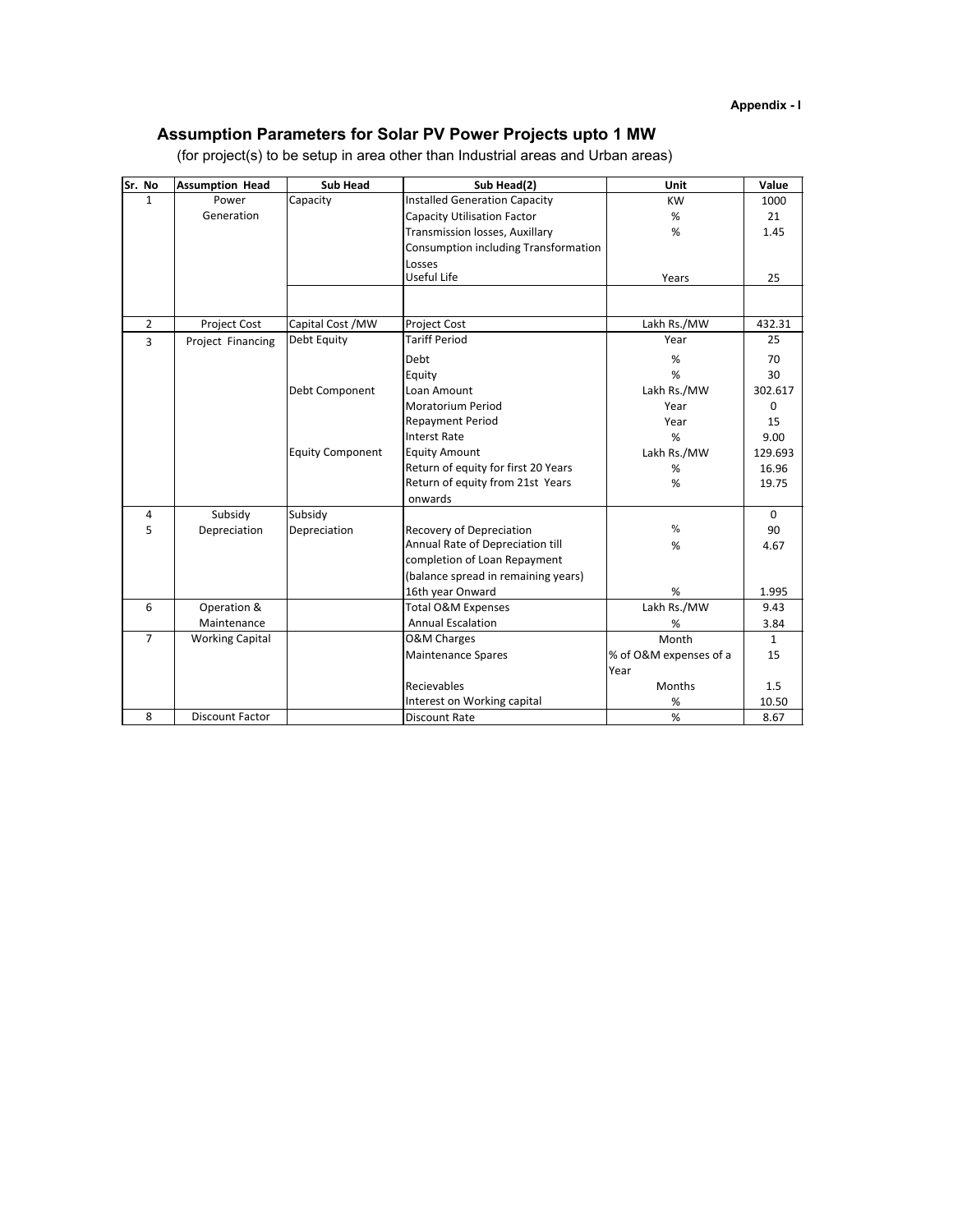#### **Determination of Tariff for Solar PV Power Projects up to 1 MW**

| <b>Unit Generation</b>      | unit      | year       | 1     | $\overline{2}$ | 3     |       | 5     | 6     |       | 8     | 9     | 10          | 11          | 12          | 13   | 14                | 15                                                          | 16   | 17                      | 18          | 19   | 20    | 21    | 22    | 23    | 24          | 25    |
|-----------------------------|-----------|------------|-------|----------------|-------|-------|-------|-------|-------|-------|-------|-------------|-------------|-------------|------|-------------------|-------------------------------------------------------------|------|-------------------------|-------------|------|-------|-------|-------|-------|-------------|-------|
| <b>Installed Capacity</b>   | <b>KW</b> |            | 1000  | 1000           | 1000  | 1000  | 1000  | 1000  | 1000  | 1000  | 1000  | 1000        | 1000        | 1000        | 1000 | 1000              | 1000                                                        | 1000 | 1000                    | 1000        | 1000 | 1000  | 1000  | 1000  | 1000  | 1000        | 1000  |
| Gross generation            | MU        |            | 1.840 | 1.84           | 1.84  | 1.84  | 1.84  | 1.84  | 1.84  | 1.84  | 1.84  | 1.84        | 1.84        | 1.84        | 1.84 | 1.84              | 1.84                                                        | 1.84 | 1.84                    | 1.84        | 1.84 | 1.84  | 1.84  | 1.84  | 1.84  | 1.84        | 1.84  |
| Losses                      | MU        |            | 1.45  | 1.45           | 1.45  | 1.45  | 1.45  | 1.45  | 1.45  | 1.45  | 1.45  | 1.45        | 1.45        | 1.45        | 1.45 | 1.45              | 1.45                                                        | 1.45 | 1.45                    | 1.45        | 1.45 | 1.45  | 1.45  | 1.45  | 1.45  | 1.45        | 1.45  |
| Net Generation              | MU        |            | 1.813 | 1.81           | 1.81  | 1.81  | 1.81  | 1.81  | 1.81  | 1.81  | 1.81  | 1.81        | 1.81        | 1.81        | 1.81 | 1.81              | 1.81                                                        | 1.81 | 1.81                    | 1.81        | 1.81 | 1.81  | 1.81  | 1.81  | 1.81  | 1.81        | 1.81  |
| <b>Fixed Cost</b>           |           | year       |       |                |       |       |       |       |       |       |       |             |             |             |      |                   |                                                             |      |                         |             |      |       |       |       |       |             |       |
| <b>O&amp;M Expences</b>     | Rs. lakh  |            | 9.43  | 9.792          | 10.17 | 10.56 | 10.96 | 11.39 | 11.82 | 12.28 | 12.75 | 13.24 13.75 |             |             |      | 14.27 14.82 15.39 | 15.98                                                       |      | 16.60 17.23 17.89 18.58 |             |      | 19.29 | 20.04 | 20.81 | 21.60 | 22.43       | 23.30 |
| Depriciation                | Rs. lakh  |            | 20.19 | 20.19          | 20.19 | 20.19 | 20.19 | 20.19 | 20.19 | 20.19 | 20.19 | 20.19 20.19 |             |             |      | 20.19 20.19 20.19 | 20.19                                                       | 8.62 | 8.62                    | 8.62 8.62   |      | 8.62  | 8.62  | 8.62  | 8.62  | 8.62        | 8.62  |
| Interest on Term Loan       | Rs. lakh  |            | 26.33 | 24.51          | 22.70 | 20.88 | 19.06 | 17.25 | 15.43 | 13.62 | 11.80 | 9.99        | 8.17        | 6.35        | 4.54 | 2.72              | 0.91                                                        | 0.00 | 0.00                    | 0.00        | 0.00 | 0.00  | 0.00  | 0.00  | 0.00  | 0.00        | 0.00  |
| Interest on Working Capital | Rs. lakh  |            | 1.27  | 1.26           | 1.25  | 1.24  | 1.23  | 1.22  | 1.22  | 1.21  | 1.20  | 1.20        | 1.19        | 1.19        | 1.19 | 1.18              | 1.18                                                        | 1.04 | 1.06                    | $1.09$ 1.12 |      | 1.14  | 1.22  | 1.25  | 1.28  | 1.31        | 1.34  |
| Return on Equity            | Rs. lakh  |            | 22.00 | 22.00          | 22.00 | 22.00 | 22.00 | 22.00 | 22.00 | 22.00 | 22.00 | 22.00       | 22.00       | 22.00 22.00 |      | 22.00             | 22.00                                                       |      | 22.00 22.00 22.00 22.00 |             |      | 22.00 | 25.61 | 25.61 | 25.61 | 25.61       | 25.61 |
| <b>Total fixed Cost</b>     | Rs. lakh  |            | 79.21 | 77.75          | 76.30 | 74.87 | 73.45 | 72.04 | 70.66 | 69.29 | 67.94 | 66.61 65.29 |             |             |      |                   | 64.00 62.73 61.48 60.26 48.26 48.92 49.60 50.32 51.06 55.49 |      |                         |             |      |       |       | 56.29 | 57.12 | 57.98 58.88 |       |
| <b>Levellised CoG</b>       |           |            |       |                |       |       |       |       |       |       |       |             |             |             |      |                   |                                                             |      |                         |             |      |       |       |       |       |             |       |
| Per unit CoG                | Unit      | levellised |       |                |       |       |       |       |       |       |       |             |             |             |      |                   |                                                             |      |                         |             |      |       |       |       |       |             |       |
| O&M Expences                | Rs/kWh    | 0.72       | 0.52  | 0.54           | 0.56  | 0.58  | 0.60  | 0.63  | 0.65  | 0.68  | 0.70  | 0.73        | 0.76        | 0.79        | 0.82 | 0.85              | 0.88                                                        | 0.92 |                         | 0.95 0.99   | 1.02 | 1.06  | 1.11  | 1.15  | 1.19  | 1.24        | 1.28  |
| Depriciation                | Rs/kWh    | 1.00       | 1.11  | 1.11           | 1.11  | 1.11  | 1.11  | 1.11  | 1.11  | 1.11  | 1.11  | 1.11        | 1.11        | 1.11        | 1.11 | 1.11              | 1.11                                                        | 0.48 | 0.48                    | 0.48        | 0.48 | 0.48  | 0.48  | 0.48  | 0.48  | 0.48        | 0.48  |
| Interest on Term Loan       | Rs/kWh    | 0.74       | 1.45  | 1.35           | 1.25  | 1.15  | 1.05  | 0.95  | 0.85  | 0.75  | 0.65  | 0.55        | 0.45        | 0.35        | 0.25 | 0.15              | 0.05                                                        | 0.00 | 0.00                    | 0.00        | 0.00 | 0.00  | 0.00  | 0.00  | 0.00  | 0.00        | 0.00  |
| Interest on Working Capital | Rs/kWh    | 0.07       | 0.07  | 0.07           | 0.07  | 0.07  | 0.07  | 0.07  | 0.07  | 0.07  | 0.07  | 0.07        | 0.07        | 0.07        | 0.07 | 0.07              | 0.07                                                        | 0.06 | 0.06                    | 0.06        | 0.06 | 0.06  | 0.07  | 0.07  | 0.07  | 0.07        | 0.07  |
| Return on Equity            | Rs/kWh    | 1.23       | 1.21  | 1.21           | 1.21  | 1.21  | 1.21  | 1.21  | 1.21  | 1.21  | 1.21  | 1.21        | 1.21        | 1.21        | 1.21 | 1.21              | 1.21                                                        | 1.21 | 1.21                    | 1.21        | 1.21 | 1.21  | 1.41  | 1.41  | 1.41  | 1.41        | 1.41  |
| <b>Total CoG</b>            | Rs/kWh    | 3.75       | 4.37  | 4.2886         | 4.21  | 4.13  | 4.05  | 3.97  | 3.90  | 3.82  | 3.75  | 3.67        | 3.60        | 3.53        | 3.46 | 3.39              | 3.32                                                        | 2.66 | 2.70                    | 2.74        | 2.78 | 2.82  | 3.06  | 3.11  | 3.15  | 3.20        | 3.25  |
| Discounted factor           | %         |            |       | 0.92           | 0.85  | 0.78  | 0.72  | 0.66  | 0.61  | 0.56  | 0.51  | 0.47        | 0.44        | 0.40        | 0.37 | 0.34              | 0.31                                                        | 0.29 | 0.26                    | $0.24$ 0.22 |      | 0.21  | 0.19  | 0.17  | 0.16  | 0.15        | 0.14  |
|                             |           |            |       |                |       |       |       |       |       |       |       |             |             |             |      |                   |                                                             |      |                         |             |      |       |       |       |       |             |       |
| <b>Levellised Tariff</b>    | Rs/kWh    | 3.75       | 4.37  | 3.9464         | 3.56  | 3.22  | 2.91  | 2.62  | 2.37  | 2.14  | 1.93  |             | $1.74$ 1.57 | 1.41 1.28   |      | 1.15              | 1.04                                                        |      | $0.76$ 0.71 0.67 0.62   |             |      | 0.58  | 0.58  | 0.54  | 0.51  | 0.47        | 0.44  |

**Generic Levellised Tariff (without Subsidy) at Capital Cost of Rs 432.31 Lakh/MW = Rs. 3.75/kWh**

**Indicative Generic Levellised Tariff by considering Subsidy/Incentive/Grant of Rs 10 Lakh/MW = Rs. 3.68/kWh**

**Adjustment to be made per 10 Lakh of Subsidy/Incentive/Grant per MW= Rs. 0.07/kWh**

**Adjustment to be made per 1% change in the composite tax rate as per Para 12.11 of the Order = 0.52 paise/kWh**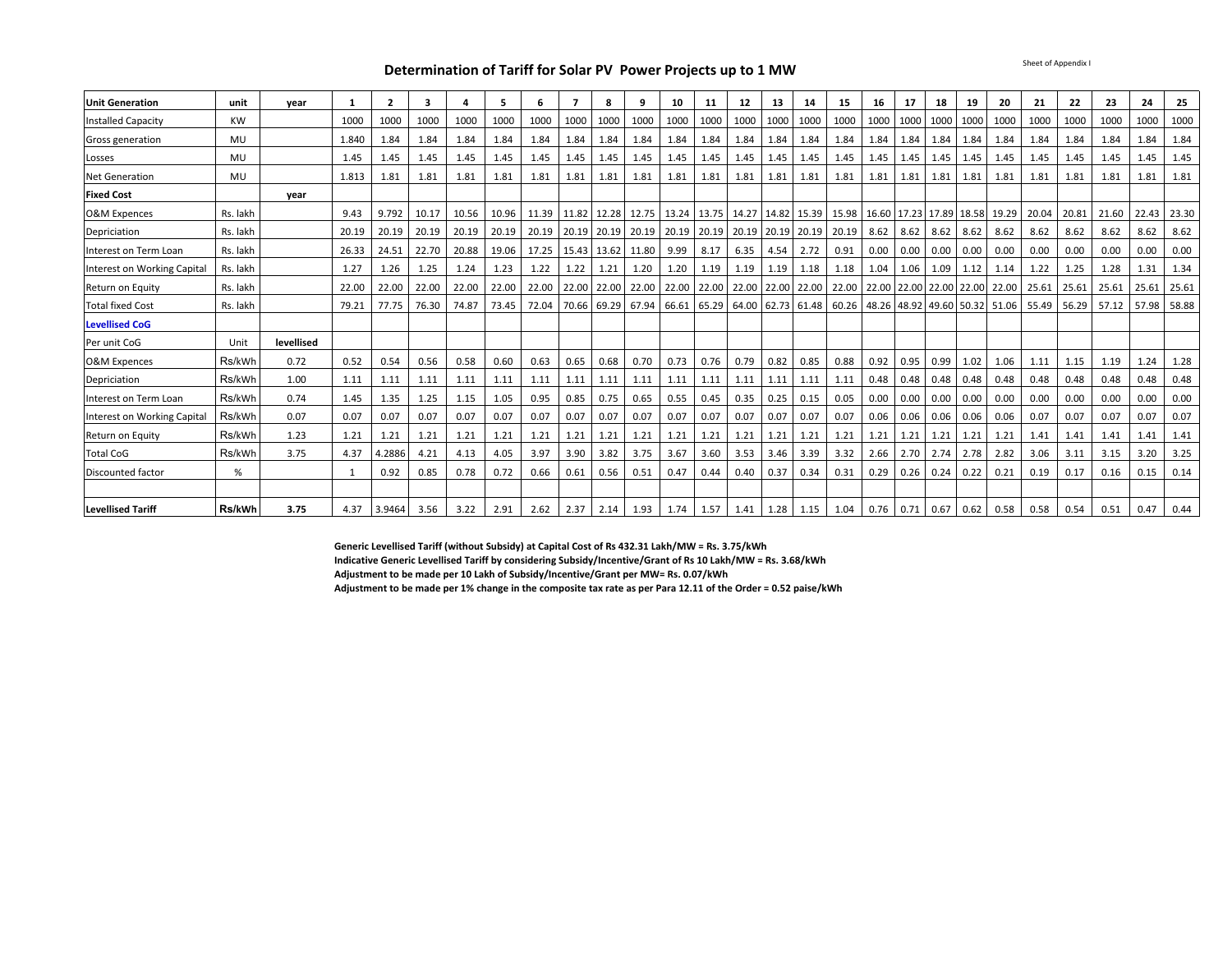### **Assumption Parameters for Solar PV Power Projects above 1 MW upto 5 MW**

| Sr. No         | <b>Assumption Head</b> | <b>Sub Head</b>         | Sub Head(2)                          | Unit                   | Value        |
|----------------|------------------------|-------------------------|--------------------------------------|------------------------|--------------|
| $\mathbf{1}$   | Power                  | Capacity                | <b>Installed Generation Capacity</b> | <b>KW</b>              | 1000         |
|                | Generation             |                         | <b>Capacity Utilisation Factor</b>   | %                      | 21           |
|                |                        |                         | Transmission losses, Auxillary       | %                      | 1.45         |
|                |                        |                         | Consumption including Transformation |                        |              |
|                |                        |                         | Losses                               |                        |              |
|                |                        |                         | Useful Life                          | Years                  | 25           |
|                |                        |                         |                                      |                        |              |
| $\overline{2}$ | Project Cost           | Capital Cost / MW       | Project Cost                         | Lakh Rs./MW            | 425.93       |
| $\overline{3}$ | Project Financing      | Debt Equity             | <b>Tariff Period</b>                 | Year                   | 25           |
|                |                        |                         | Debt                                 | %                      | 70           |
|                |                        |                         | Equity                               | %                      | 30           |
|                |                        | Debt Component          | Loan Amount                          | Lakh Rs./MW            | 298.151      |
|                |                        |                         | <b>Moratorium Period</b>             | Year                   | $\Omega$     |
|                |                        |                         | <b>Repayment Period</b>              | Year                   | 15           |
|                |                        |                         | <b>Interst Rate</b>                  | %                      | 9.00         |
|                |                        | <b>Equity Component</b> | <b>Equity Amount</b>                 | Lakh Rs./MW            | 127.779      |
|                |                        |                         | Return of equity for first 20 Years  | %                      | 16.96        |
|                |                        |                         | Return of equity from 21st Years     | %                      | 19.75        |
|                |                        |                         | onwards                              |                        |              |
| 4              | Subsidy                | Subsidy                 |                                      |                        | $\Omega$     |
| 5              | Depreciation           | Depreciation            | <b>Recovery of Depreciation</b>      | $\%$                   | 90           |
|                |                        |                         | Annual Rate of Depreciation till     | %                      | 4.67         |
|                |                        |                         | completion of Loan Repayment         |                        |              |
|                |                        |                         | (balance spread in remaining years)  |                        |              |
|                |                        |                         | 16th year Onward                     | $\%$                   | 1.995        |
| 6              | Operation &            |                         | Total O&M Expenses                   | Lakh Rs./MW            | 9.43         |
|                | Maintenance            |                         | <b>Annual Escalation</b>             | $\%$                   | 3.84         |
| $\overline{7}$ | <b>Working Capital</b> |                         | <b>O&amp;M Charges</b>               | Month                  | $\mathbf{1}$ |
|                |                        |                         | <b>Maintenance Spares</b>            | % of O&M expenses of a | 15           |
|                |                        |                         |                                      | Year                   |              |
|                |                        |                         | Recievables                          | Months                 | 1.5          |
|                |                        |                         | Interest on Working capital          | $\%$                   | 10.50        |
| 8              | <b>Discount Factor</b> |                         | <b>Discount Rate</b>                 | %                      | 8.67         |

(for project(s) to be setup in area other than Industrial areas and Urban areas)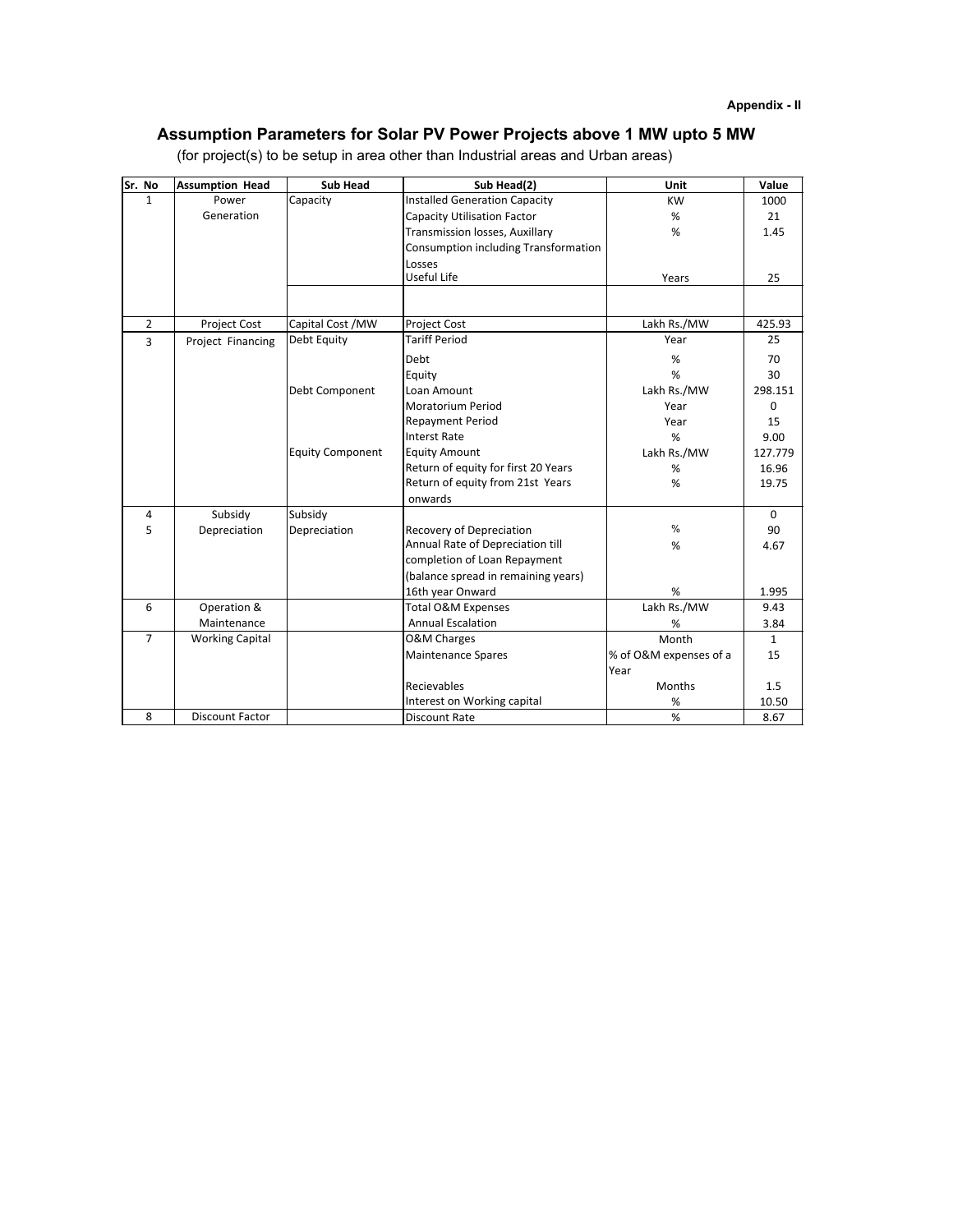Sheet of Appendix II

#### **Determination of Tariff for Solar PV Power Projects above 1 MW upto 5 MW**

| <b>Unit Generation</b>      | unit      | vear       | 1     |        | 3     |       | 5     | 6     | $\overline{ }$ | 8    | 9                       | 10          | 11   | 12                                                                                                    | 13   | -14                     | 15                      | 16   | 17   | 18                            | 19   | 20                            | 21    | 22    | 23    | 24    | 25    |
|-----------------------------|-----------|------------|-------|--------|-------|-------|-------|-------|----------------|------|-------------------------|-------------|------|-------------------------------------------------------------------------------------------------------|------|-------------------------|-------------------------|------|------|-------------------------------|------|-------------------------------|-------|-------|-------|-------|-------|
| <b>Installed Capacity</b>   | <b>KW</b> |            | 1000  | 1000   | 1000  | 1000  | 1000  | 1000  | 1000           | 1000 | 1000                    | 1000        | 1000 | 1000                                                                                                  | 1000 | 1000                    | 1000                    | 1000 | 1000 | 1000                          | 1000 | 1000                          | 1000  | 1000  | 1000  | 1000  | 1000  |
| Gross generation            | MU        |            | 1.840 | 1.84   | 1.84  | 1.84  | 1.84  | 1.84  | 1.84           | 1.84 | 1.84                    | 1.84        | 1.84 | 1.84                                                                                                  | 1.84 | 1.84                    | 1.84                    | 1.84 | 1.84 | 1.84                          | 1.84 | 1.84                          | 1.84  | 1.84  | 1.84  | 1.84  | 1.84  |
| Losses                      | MU        |            | 1.45  | 1.45   | 1.45  | 1.45  | 1.45  | 1.45  | 1.45           | 1.45 | 1.45                    | 1.45        | 1.45 | 1.45                                                                                                  | 1.45 | 1.45                    | 1.45                    | 1.45 | 1.45 | 1.45 1.45                     |      | 1.45                          | 1.45  | 1.45  | 1.45  | 1.45  | 1.45  |
| <b>Net Generation</b>       | MU        |            | 1.813 | 1.81   | 1.81  | 1.81  | 1.81  | 1.81  | 1.81           | 1.81 | 1.81                    | 1.81        | 1.81 | 1.81                                                                                                  | 1.81 | 1.81                    | 1.81                    | 1.81 | 1.81 | 1.81 1.81                     |      | 1.81                          | 1.81  | 1.81  | 1.81  | 1.81  | 1.81  |
| <b>Fixed Cost</b>           |           | vear       |       |        |       |       |       |       |                |      |                         |             |      |                                                                                                       |      |                         |                         |      |      |                               |      |                               |       |       |       |       |       |
| <b>O&amp;M Expences</b>     | Rs. lakh  |            | 9.43  | 9.792  | 10.17 | 10.56 | 10.96 |       | 11.39 11.82    |      | 12.28 12.75 13.24 13.75 |             |      |                                                                                                       |      |                         | 14.27 14.82 15.39 15.98 |      |      |                               |      | 16.60 17.23 17.89 18.58 19.29 | 20.04 | 20.81 | 21.60 | 22.43 | 23.30 |
| Depriciation                | Rs. lakh  |            | 19.89 | 19.89  | 19.89 | 19.89 | 19.89 | 19.89 | 19.89          |      | 19.89 19.89 19.89 19.89 |             |      |                                                                                                       |      | 19.89 19.89 19.89 19.89 |                         |      |      | 8.50 8.50 8.50 8.50           |      | 8.50                          | 8.50  | 8.50  | 8.50  | 8.50  | 8.50  |
| Interest on Term Loan       | Rs. lakh  |            | 25.94 | 24.15  | 22.36 | 20.57 | 18.78 | 16.99 | 15.21          |      | 13.42 11.63             | 9.84        | 8.05 | 6.26                                                                                                  | 4.47 | 2.68                    | 0.89                    | 0.00 | 0.00 | $0.00 \quad 0.00$             |      | 0.00                          | 0.00  | 0.00  | 0.00  | 0.00  | 0.00  |
| Interest on Working Capital | Rs. lakh  |            | 1.26  | 1.25   | 1.24  | 1.23  | 1.22  | 1.21  | 1.21           | 1.20 | 1.19                    | 1.19        | 1.18 | 1.18                                                                                                  | 1.18 | 1.18                    | 1.17                    | 1.03 | 1.06 | 1.08 1.11                     |      | 1.14                          | 1.21  | 1.24  | 1.27  | 1.30  | 1.34  |
| Return on Equity            | Rs. lakh  |            | 21.67 | 21.67  | 21.67 | 21.67 | 21.67 |       | 21.67 21.67    |      | 21.67 21.67             | 21.67 21.67 |      | 21.67 21.67 21.67 21.67                                                                               |      |                         |                         |      |      | 21.67 21.67 21.67 21.67 21.67 |      |                               | 25.24 | 25.24 | 25.24 | 25.24 | 25.24 |
| <b>Total fixed Cost</b>     | Rs. lakh  |            | 78.19 | 76.75  | 75.33 | 73.92 | 72.53 | 71.15 | 69.80          |      |                         |             |      | 68.45   67.13   65.83   64.54   63.28   62.03   60.81   59.61   47.80   48.46   49.15   49.86   50.60 |      |                         |                         |      |      |                               |      |                               | 54.98 | 55.78 | 56.61 | 57.47 | 58.37 |
| <b>Levellised CoG</b>       |           |            |       |        |       |       |       |       |                |      |                         |             |      |                                                                                                       |      |                         |                         |      |      |                               |      |                               |       |       |       |       |       |
| Per unit CoG                | Unit      | levellised |       |        |       |       |       |       |                |      |                         |             |      |                                                                                                       |      |                         |                         |      |      |                               |      |                               |       |       |       |       |       |
| <b>O&amp;M Expences</b>     | Rs/kWh    | 0.72       | 0.52  | 0.54   | 0.56  | 0.58  | 0.60  | 0.63  | 0.65           | 0.68 | 0.70                    | 0.73        | 0.76 | 0.79                                                                                                  | 0.82 | 0.85                    | 0.88                    | 0.92 | 0.95 | 0.99                          | 1.02 | 1.06                          | 1.11  | 1.15  | 1.19  | 1.24  | 1.28  |
| Depriciation                | Rs/kWh    | 0.98       | 1.10  | 1.10   | 1.10  | 1.10  | 1.10  | 1.10  | 1.10           | 1.10 | 1.10                    | 1.10        | 1.10 | 1.10                                                                                                  | 1.10 | 1.10                    | 1.10                    | 0.47 | 0.47 | $0.47$ 0.47                   |      | 0.47                          | 0.47  | 0.47  | 0.47  | 0.47  | 0.47  |
| Interest on Term Loan       | Rs/kWh    | 0.72       | 1.43  | 1.33   | 1.23  | 1.13  | 1.04  | 0.94  | 0.84           | 0.74 | 0.64                    | 0.54        | 0.44 | 0.35                                                                                                  | 0.25 | 0.15                    | 0.05                    | 0.00 | 0.00 | $0.00 \quad 0.00$             |      | 0.00                          | 0.00  | 0.00  | 0.00  | 0.00  | 0.00  |
| Interest on Working Capital | Rs/kWh    | 0.07       | 0.07  | 0.07   | 0.07  | 0.07  | 0.07  | 0.07  | 0.07           | 0.07 | 0.07                    | 0.07        | 0.07 | 0.07                                                                                                  | 0.06 | 0.06                    | 0.06                    | 0.06 | 0.06 | $0.06$ 0.06                   |      | 0.06                          | 0.07  | 0.07  | 0.07  | 0.07  | 0.07  |
| Return on Equity            | Rs/kWh    | 1.21       | 1.20  | 1.20   | 1.20  | 1.20  | 1.20  | 1.20  | 1.20           | 1.20 | 1.20                    | 1.20        | 1.20 | 1.20                                                                                                  | 1.20 | 1.20                    | 1.20                    | 1.20 | 1.20 | 1.20                          | 1.20 | 1.20                          | 1.39  | 1.39  | 1.39  | 1.39  | 1.39  |
| <b>Total CoG</b>            | Rs/kWh    | 3.71       | 4.31  | 4.2336 | 4.16  | 4.08  | 4.00  | 3.92  | 3.85           | 3.78 | 3.70                    | 3.63        | 3.56 | 3.49                                                                                                  | 3.42 | 3.35                    | 3.29                    | 2.64 | 2.67 | 2.71                          | 2.75 | 2.79                          | 3.03  | 3.08  | 3.12  | 3.17  | 3.22  |
| Discounted factor           | %         |            |       | 0.92   | 0.85  | 0.78  | 0.72  | 0.66  | 0.61           | 0.56 | 0.51                    | 0.47        | 0.44 | 0.40                                                                                                  | 0.37 | 0.34                    | 0.31                    | 0.29 | 0.26 | $0.24$ 0.22                   |      | 0.21                          | 0.19  | 0.17  | 0.16  | 0.15  | 0.14  |
|                             |           |            |       |        |       |       |       |       |                |      |                         |             |      |                                                                                                       |      |                         |                         |      |      |                               |      |                               |       |       |       |       |       |
| <b>Levellised Tariff</b>    | Rs/kWh    | 3.71       | 4.31  | 3.8958 | 3.52  | 3.18  | 2.87  | 2.59  | 2.34           | 2.11 | 1.90                    | 1.72        | 1.55 | 1.40                                                                                                  |      | 1.26 1.14               | 1.03                    |      |      | $0.76$   0.71   0.66   0.62   |      | 0.58                          | 0.57  | 0.54  | 0.50  | 0.47  | 0.44  |

**Generic Levellised Tariff (without Subsidy) at Capital Cost of Rs 425.93 Lakh/MW = Rs. 3.71 /kWh**

**Indicative Generic Levellised Tariff by considering Subsidy/Incentive/Grant of Rs 10 Lakh/MW = Rs. 3.64 /kWh**

**Adjustment to be made per 10 Lakh of Subsidy/Incentive/Grant per MW= Rs. 0.07/kWh**

**Adjustment to be made per 1% change in the composite tax rate as per Para 12.11 of the Order = 0.52 paise/kWh**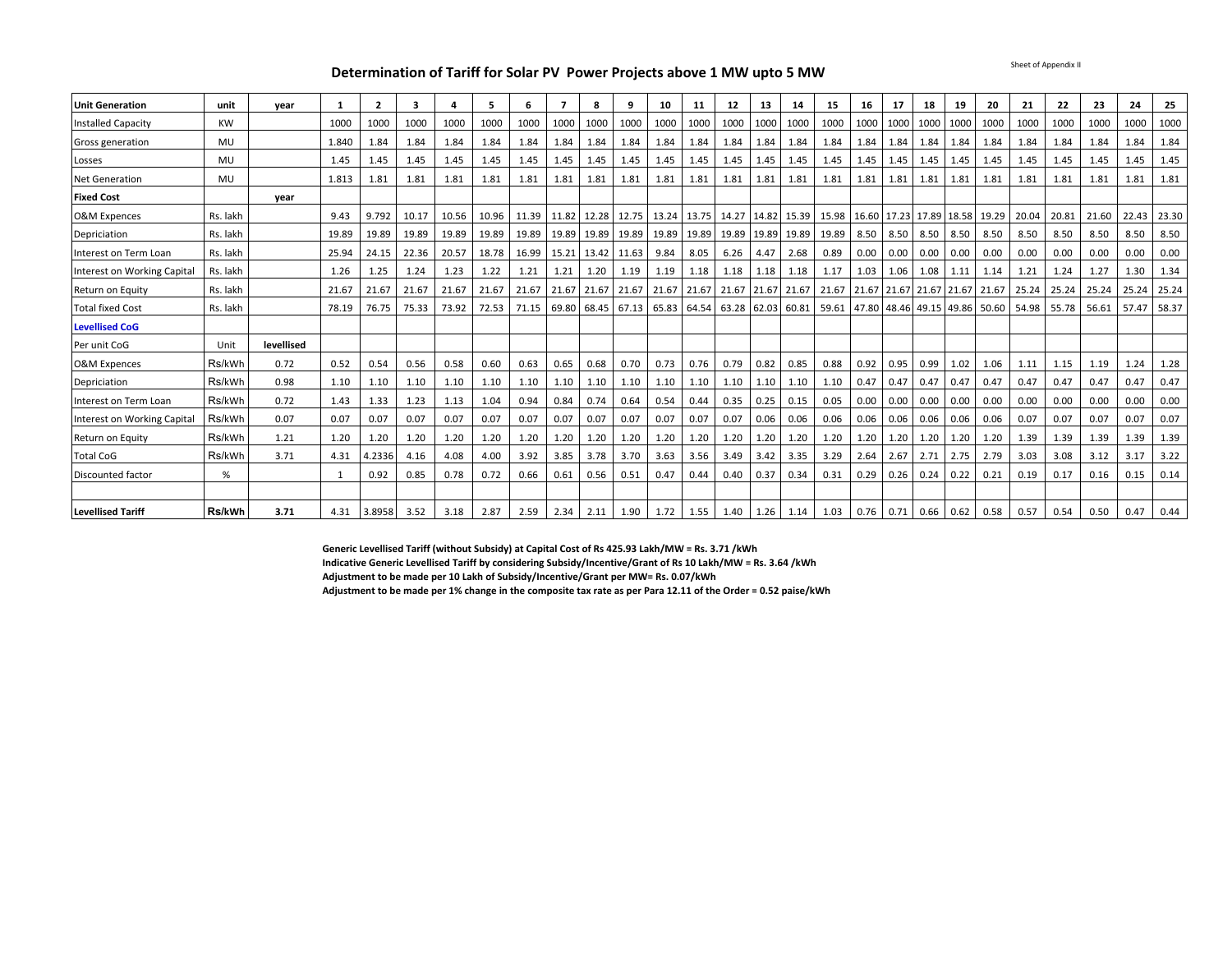### **Assumption Parameters for Solar PV Power Projects upto 1 MW**

| Sr. No         | <b>Assumption Head</b> | <b>Sub Head</b>         | Sub Head(2)                          | Unit                   | Value        |
|----------------|------------------------|-------------------------|--------------------------------------|------------------------|--------------|
| $\mathbf{1}$   | Power                  | Capacity                | <b>Installed Generation Capacity</b> | <b>KW</b>              | 1000         |
|                | Generation             |                         | <b>Capacity Utilisation Factor</b>   | %                      | 21           |
|                |                        |                         | Transmission losses, Auxillary       | %                      | 1.45         |
|                |                        |                         | Consumption including Transformation |                        |              |
|                |                        |                         | Losses                               |                        |              |
|                |                        |                         | Useful Life                          | Years                  | 25           |
|                |                        |                         |                                      |                        |              |
| $\overline{2}$ | Project Cost           | Capital Cost / MW       | Project Cost                         | Lakh Rs./MW            | 442.46       |
| 3              | Project Financing      | Debt Equity             | <b>Tariff Period</b>                 | Year                   | 25           |
|                |                        |                         | Debt                                 | %                      | 70           |
|                |                        |                         | Equity                               | %                      | 30           |
|                |                        | Debt Component          | Loan Amount                          | Lakh Rs./MW            | 309.722      |
|                |                        |                         | <b>Moratorium Period</b>             | Year                   | $\Omega$     |
|                |                        |                         | <b>Repayment Period</b>              | Year                   | 15           |
|                |                        |                         | <b>Interst Rate</b>                  | %                      | 9.00         |
|                |                        | <b>Equity Component</b> | <b>Equity Amount</b>                 | Lakh Rs./MW            | 132.738      |
|                |                        |                         | Return of equity for first 20 Years  | $\%$                   | 16.96        |
|                |                        |                         | Return of equity from 21st Years     | %                      | 19.75        |
|                |                        |                         | onwards                              |                        |              |
| 4              | Subsidy                | Subsidy                 |                                      |                        | $\mathbf 0$  |
| 5              | Depreciation           | Depreciation            | <b>Recovery of Depreciation</b>      | $\frac{0}{0}$          | 90           |
|                |                        |                         | Annual Rate of Depreciation till     | %                      | 4.67         |
|                |                        |                         | completion of Loan Repayment         |                        |              |
|                |                        |                         | (balance spread in remaining years)  |                        |              |
|                |                        |                         | 16th year Onward                     | %                      | 1.995        |
| 6              | Operation &            |                         | Total O&M Expenses                   | Lakh Rs./MW            | 9.43         |
|                | Maintenance            |                         | <b>Annual Escalation</b>             | %                      | 3.84         |
| $\overline{7}$ | <b>Working Capital</b> |                         | <b>O&amp;M Charges</b>               | Month                  | $\mathbf{1}$ |
|                |                        |                         | <b>Maintenance Spares</b>            | % of O&M expenses of a | 15           |
|                |                        |                         |                                      | Year                   |              |
|                |                        |                         | Recievables                          | Months                 | 1.5          |
|                |                        |                         | Interest on Working capital          | $\%$                   | 10.50        |
| 8              | <b>Discount Factor</b> |                         | <b>Discount Rate</b>                 | %                      | 8.67         |

(for project(s) to be setup in Industrial areas and Urban areas)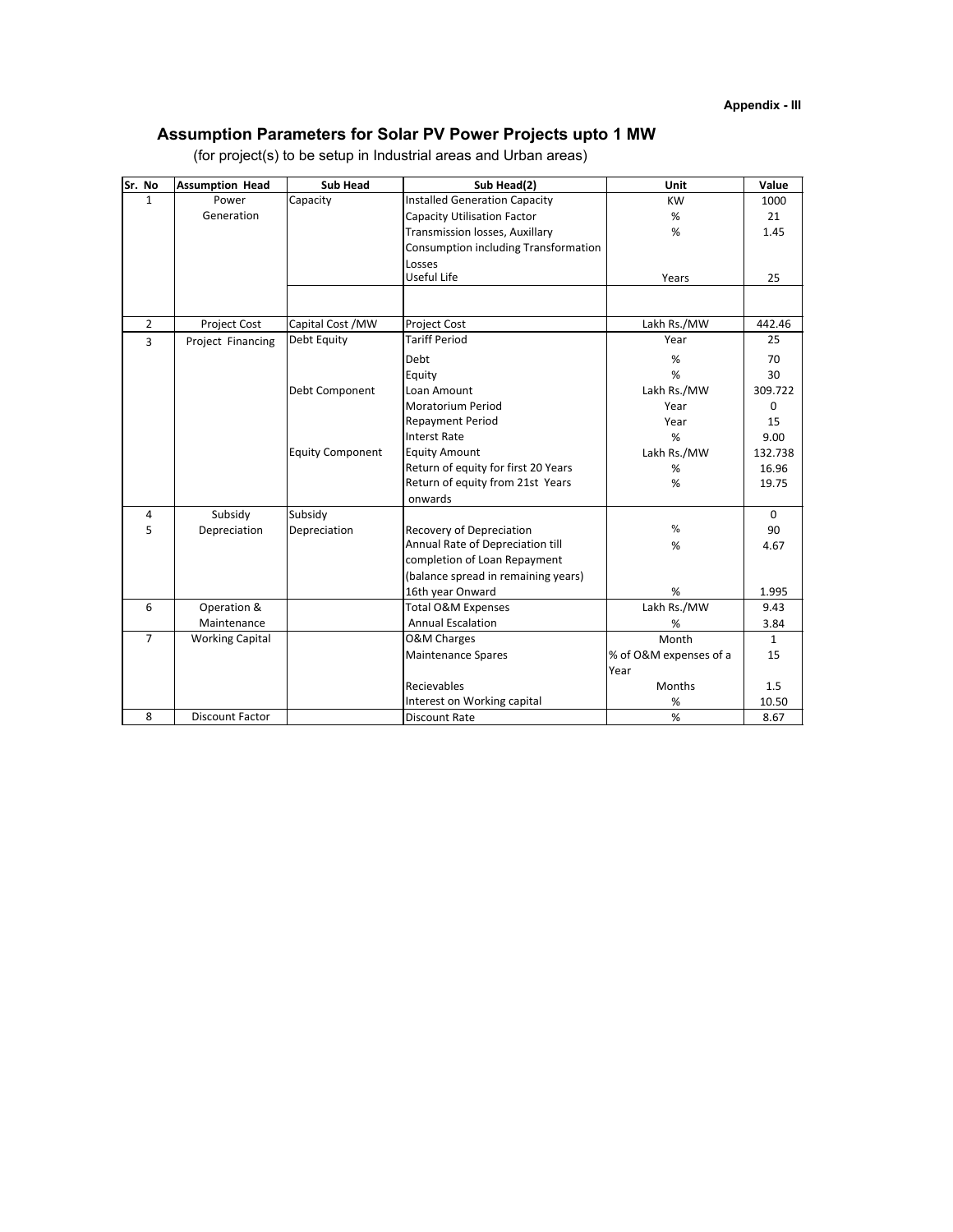**Determination of Tariff for Solar PV Power Projects up to 1 MW**

| <b>Unit Generation</b>      | unit      | year       | $\mathbf{1}$ | $\overline{2}$ | 3     |       | 5.    | 6     | $\overline{7}$                      | 8           | 9                 | 10          | 11   | 12                                                    | 13          | 14                                                                    | 15   | 16   | 17                          | 18        | 19   | 20                                    | 21    | 22    | 23    | 24          | 25    |
|-----------------------------|-----------|------------|--------------|----------------|-------|-------|-------|-------|-------------------------------------|-------------|-------------------|-------------|------|-------------------------------------------------------|-------------|-----------------------------------------------------------------------|------|------|-----------------------------|-----------|------|---------------------------------------|-------|-------|-------|-------------|-------|
| <b>Installed Capacity</b>   | <b>KW</b> |            | 1000         | 1000           | 1000  | 1000  | 1000  | 1000  | 1000                                | 1000        | 1000              | 1000        | 1000 | 1000                                                  | 1000        | 1000                                                                  | 1000 | 1000 | 1000                        | 1000      | 1000 | 1000                                  | 1000  | 1000  | 1000  | 1000        | 1000  |
| Gross generation            | MU        |            | 1.840        | 1.84           | 1.84  | 1.84  | 1.84  | 1.84  | 1.84                                | 1.84        | 1.84              | 1.84        | 1.84 | 1.84                                                  | 1.84        | 1.84                                                                  | 1.84 | 1.84 | 1.84                        | 1.84      | 1.84 | 1.84                                  | 1.84  | 1.84  | 1.84  | 1.84        | 1.84  |
| Losses                      | MU        |            | 1.45         | 1.45           | 1.45  | 1.45  | 1.45  | 1.45  | 1.45                                | 1.45        | 1.45              | 1.45        | 1.45 | 1.45                                                  | 1.45        | 1.45                                                                  | 1.45 | 1.45 | 1.45                        | 1.45      | 1.45 | 1.45                                  | 1.45  | 1.45  | 1.45  | 1.45        | 1.45  |
| <b>Net Generation</b>       | MU        |            | 1.813        | 1.81           | 1.81  | 1.81  | 1.81  | 1.81  | 1.81                                | 1.81        | 1.81              | 1.81        | 1.81 | 1.81                                                  | 1.81        | 1.81                                                                  | 1.81 | 1.81 | 1.81                        | 1.81      | 1.81 | 1.81                                  | 1.81  | 1.81  | 1.81  | 1.81        | 1.81  |
| <b>Fixed Cost</b>           |           | year       |              |                |       |       |       |       |                                     |             |                   |             |      |                                                       |             |                                                                       |      |      |                             |           |      |                                       |       |       |       |             |       |
| <b>O&amp;M Expences</b>     | Rs. lakh  |            | 9.43         | 9.792          | 10.17 | 10.56 | 10.96 | 11.39 |                                     | 11.82 12.28 |                   |             |      | 12.75   13.24   13.75   14.27   14.82   15.39   15.98 |             |                                                                       |      |      | 16.60 17.23 17.89 18.58     |           |      | 19.29                                 | 20.04 | 20.81 | 21.60 | 22.43       | 23.30 |
| Depriciation                | Rs. lakh  |            | 20.66        | 20.66          | 20.66 | 20.66 | 20.66 |       | 20.66 20.66 20.66                   |             | 20.66 20.66 20.66 |             |      |                                                       |             | 20.66 20.66 20.66 20.66                                               |      | 8.83 | 8.83                        | 8.83 8.83 |      | 8.83                                  | 8.83  | 8.83  | 8.83  | 8.83        | 8.83  |
| Interest on Term Loan       | Rs. lakh  |            | 26.95        | 25.09          | 23.23 | 21.37 | 19.51 | 17.65 |                                     | 15.80 13.94 | 12.08             | 10.22       | 8.36 | 6.50                                                  | 4.65        | 2.79                                                                  | 0.93 | 0.00 | 0.00                        | 0.00      | 0.00 | 0.00                                  | 0.00  | 0.00  | 0.00  | 0.00        | 0.00  |
| Interest on Working Capital | Rs. lakh  |            | 1.29         | 1.28           | 1.27  | 1.26  | 1.25  | 1.24  | 1.24                                | 1.23        | 1.22              | 1.21        | 1.21 | 1.20                                                  | 1.20        | 1.20                                                                  | 1.20 | 1.05 | 1.07                        | 1.10      | 1.13 | 1.15                                  | 1.23  | 1.26  | 1.29  | 1.32        | 1.35  |
| Return on Equity            | Rs. lakh  |            | 22.51        | 22.51          | 22.51 | 22.51 | 22.51 |       | 22.51 22.51 22.51 22.51 22.51 22.51 |             |                   |             |      |                                                       |             | 22.51   22.51   22.51   22.51   22.51   22.51   22.51   22.51   22.51 |      |      |                             |           |      |                                       | 26.22 | 26.22 | 26.22 | 26.22       | 26.22 |
| <b>Total fixed Cost</b>     | Rs. lakh  |            | 80.84        | 79.34          | 77.84 | 76.37 | 74.90 | 73.46 |                                     | 72.03 70.62 | 69.22             | 67.85 66.49 |      |                                                       |             | 65.16 63.84 62.55 61.28                                               |      |      |                             |           |      | 48.98   49.65   50.33   51.05   51.79 | 56.31 | 57.11 | 57.94 | 58.80 59.69 |       |
| <b>Levellised CoG</b>       |           |            |              |                |       |       |       |       |                                     |             |                   |             |      |                                                       |             |                                                                       |      |      |                             |           |      |                                       |       |       |       |             |       |
| Per unit CoG                | Unit      | levellised |              |                |       |       |       |       |                                     |             |                   |             |      |                                                       |             |                                                                       |      |      |                             |           |      |                                       |       |       |       |             |       |
| <b>O&amp;M Expences</b>     | Rs/kWh    | 0.72       | 0.52         | 0.54           | 0.56  | 0.58  | 0.60  | 0.63  | 0.65                                | 0.68        | 0.70              | 0.73        | 0.76 | 0.79                                                  | 0.82        | 0.85                                                                  | 0.88 | 0.92 | 0.95                        | 0.99      | 1.02 | 1.06                                  | 1.11  | 1.15  | 1.19  | 1.24        | 1.28  |
| Depriciation                | Rs/kWh    | 1.02       | 1.14         | 1.14           | 1.14  | 1.14  | 1.14  | 1.14  | 1.14                                | 1.14        | 1.14              | 1.14        | 1.14 | 1.14                                                  | 1.14        | 1.14                                                                  | 1.14 | 0.49 | 0.49                        | 0.49      | 0.49 | 0.49                                  | 0.49  | 0.49  | 0.49  | 0.49        | 0.49  |
| Interest on Term Loan       | Rs/kWh    | 0.75       | 1.49         | 1.38           | 1.28  | 1.18  | 1.08  | 0.97  | 0.87                                | 0.77        | 0.67              | 0.56        | 0.46 | 0.36                                                  | 0.26        | 0.15                                                                  | 0.05 | 0.00 | 0.00                        | 0.00      | 0.00 | 0.00                                  | 0.00  | 0.00  | 0.00  | 0.00        | 0.00  |
| Interest on Working Capital | Rs/kWh    | 0.07       | 0.07         | 0.07           | 0.07  | 0.07  | 0.07  | 0.07  | 0.07                                | 0.07        | 0.07              | 0.07        | 0.07 | 0.07                                                  | 0.07        | 0.07                                                                  | 0.07 | 0.06 | 0.06                        | 0.06      | 0.06 | 0.06                                  | 0.07  | 0.07  | 0.07  | 0.07        | 0.07  |
| Return on Equity            | Rs/kWh    | 1.26       | 1.24         | 1.24           | 1.24  | 1.24  | 1.24  | 1.24  | 1.24                                | 1.24        | 1.24              | 1.24        | 1.24 | 1.24                                                  | 1.24        | 1.24                                                                  | 1.24 | 1.24 | 1.24                        | 1.24      | 1.24 | 1.24                                  | 1.45  | 1.45  | 1.45  | 1.45        | 1.45  |
| <b>Total CoG</b>            | Rs/kWh    | 3.82       | 4.46         | 4.3761         | 4.29  | 4.21  | 4.13  | 4.05  | 3.97                                | 3.90        | 3.82              | 3.74        | 3.67 | 3.59                                                  | 3.52        | 3.45                                                                  | 3.38 | 2.70 | 2.74                        | 2.78      | 2.82 | 2.86                                  | 3.11  | 3.15  | 3.20  | 3.24        | 3.29  |
| Discounted factor           | %         |            |              | 0.92           | 0.85  | 0.78  | 0.72  | 0.66  | 0.61                                | 0.56        | 0.51              | 0.47        | 0.44 | 0.40                                                  | 0.37        | 0.34                                                                  | 0.31 | 0.29 | 0.26                        | 0.24      | 0.22 | 0.21                                  | 0.19  | 0.17  | 0.16  | 0.15        | 0.14  |
|                             |           |            |              |                |       |       |       |       |                                     |             |                   |             |      |                                                       |             |                                                                       |      |      |                             |           |      |                                       |       |       |       |             |       |
| <b>Levellised Tariff</b>    | Rs/kWh    | 3.82       | 4.46         | 4.0270         | 3.64  | 3.28  | 2.96  | 2.67  | 2.41                                | 2.18        | 1.96              | 1.77        | 1.60 |                                                       | $1.44$ 1.30 | 1.17                                                                  | 1.06 |      | $0.78$   0.72   0.68   0.63 |           |      | 0.59                                  | 0.59  | 0.55  | 0.51  | 0.48        | 0.45  |

**Generic Levellised Tariff (without Subsidy) at Capital Cost of Rs 442.46 Lakh/MW = Rs. 3.82 /kWh**

**Indicative Generic Levellised Tariff by considering Subsidy/Incentive/Grant of Rs 10 Lakh/MW = Rs. 3.75 /kWh**

**Adjustment to be made per 10 Lakh of Subsidy/Incentive/Grant per MW= Rs. 0.07/kWh**

**Adjustment to be made per 1% change in the composite tax rate as per Para 12.11 of the Order = 0.52 paise/kWh**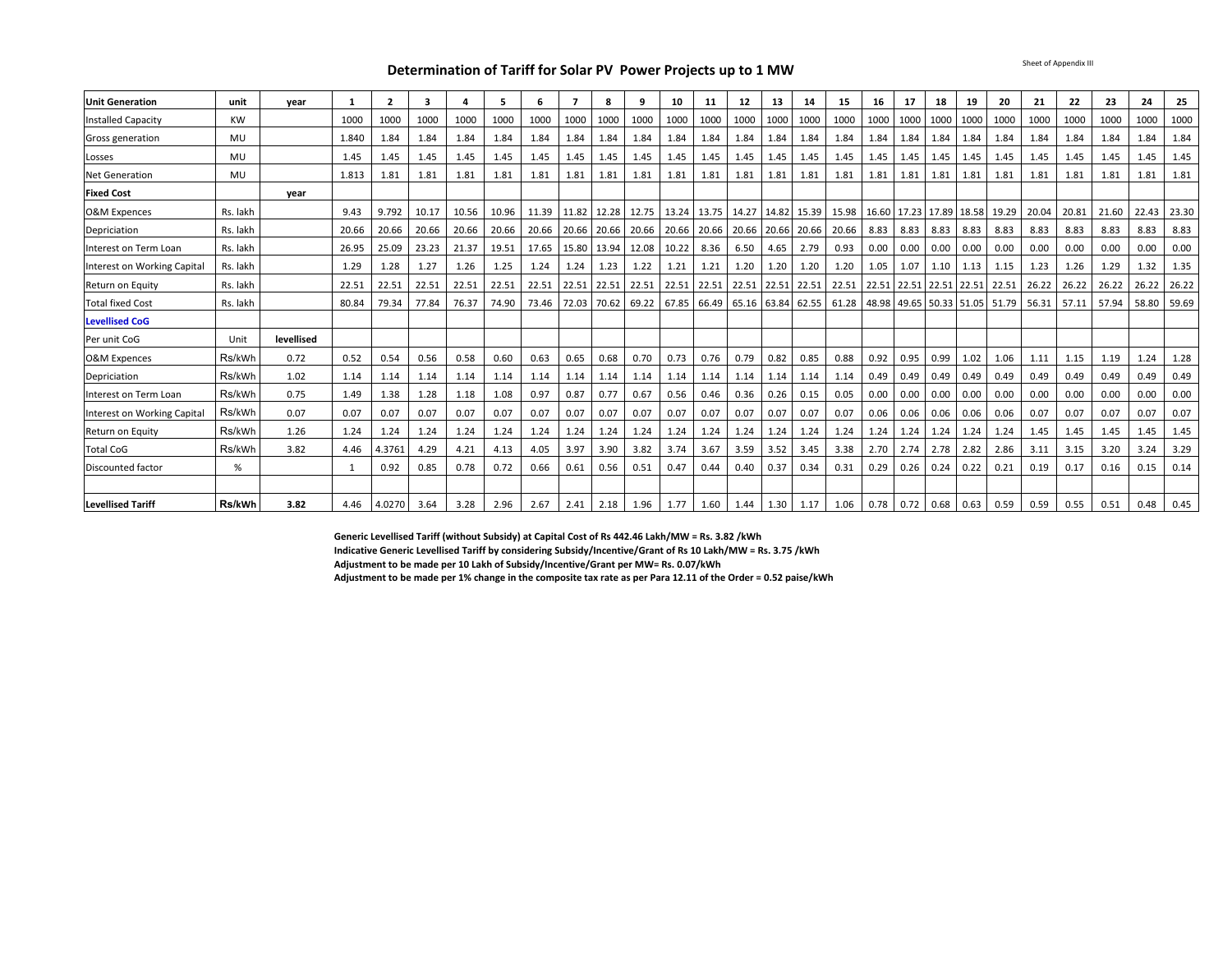### **Assumption Parameters for Solar PV Power Projects above 1 MW upto 5 MW**

| Sr. No         | <b>Assumption Head</b> | <b>Sub Head</b>         | $\overline{\mathsf{Sub}}$ Head(2)    | Unit                   | Value        |
|----------------|------------------------|-------------------------|--------------------------------------|------------------------|--------------|
| $\mathbf{1}$   | Power                  | Capacity                | <b>Installed Generation Capacity</b> | <b>KW</b>              | 1000         |
|                | Generation             |                         | <b>Capacity Utilisation Factor</b>   | %                      | 21           |
|                |                        |                         | Transmission losses, Auxillary       | %                      | 1.45         |
|                |                        |                         | Consumption including Transformation |                        |              |
|                |                        |                         | Losses                               |                        |              |
|                |                        |                         | Useful Life                          | Years                  | 25           |
|                |                        |                         |                                      |                        |              |
| $\overline{2}$ | <b>Project Cost</b>    | Capital Cost / MW       | Project Cost                         | Lakh Rs./MW            | 435.93       |
| 3              | Project Financing      | Debt Equity             | <b>Tariff Period</b>                 | Year                   | 25           |
|                |                        |                         | Debt                                 | %                      | 70           |
|                |                        |                         | Equity                               | %                      | 30           |
|                |                        | Debt Component          | Loan Amount                          | Lakh Rs./MW            | 305.151      |
|                |                        |                         | <b>Moratorium Period</b>             | Year                   | $\Omega$     |
|                |                        |                         | <b>Repayment Period</b>              | Year                   | 15           |
|                |                        |                         | <b>Interst Rate</b>                  | %                      | 9.00         |
|                |                        | <b>Equity Component</b> | <b>Equity Amount</b>                 | Lakh Rs./MW            | 130.779      |
|                |                        |                         | Return of equity for first 20 Years  | %                      | 16.96        |
|                |                        |                         | Return of equity from 21st Years     | %                      | 19.75        |
|                |                        |                         | onwards                              |                        |              |
| 4              | Subsidy                | Subsidy                 |                                      |                        | $\Omega$     |
| 5              | Depreciation           | Depreciation            | <b>Recovery of Depreciation</b>      | $\frac{0}{0}$          | 90           |
|                |                        |                         | Annual Rate of Depreciation till     | %                      | 4.67         |
|                |                        |                         | completion of Loan Repayment         |                        |              |
|                |                        |                         | (balance spread in remaining years)  |                        |              |
|                |                        |                         | 16th year Onward                     | %                      | 1.995        |
| 6              | Operation &            |                         | Total O&M Expenses                   | Lakh Rs./MW            | 9.43         |
|                | Maintenance            |                         | <b>Annual Escalation</b>             | %                      | 3.84         |
| $\overline{7}$ | <b>Working Capital</b> |                         | <b>O&amp;M Charges</b>               | Month                  | $\mathbf{1}$ |
|                |                        |                         | <b>Maintenance Spares</b>            | % of O&M expenses of a | 15           |
|                |                        |                         |                                      | Year                   |              |
|                |                        |                         | <b>Recievables</b>                   | Months                 | 1.5          |
|                |                        |                         | Interest on Working capital          | $\%$                   | 10.50        |
| 8              | <b>Discount Factor</b> |                         | <b>Discount Rate</b>                 | %                      | 8.67         |

(for project(s) to be setup in Industrial areas and Urban areas)